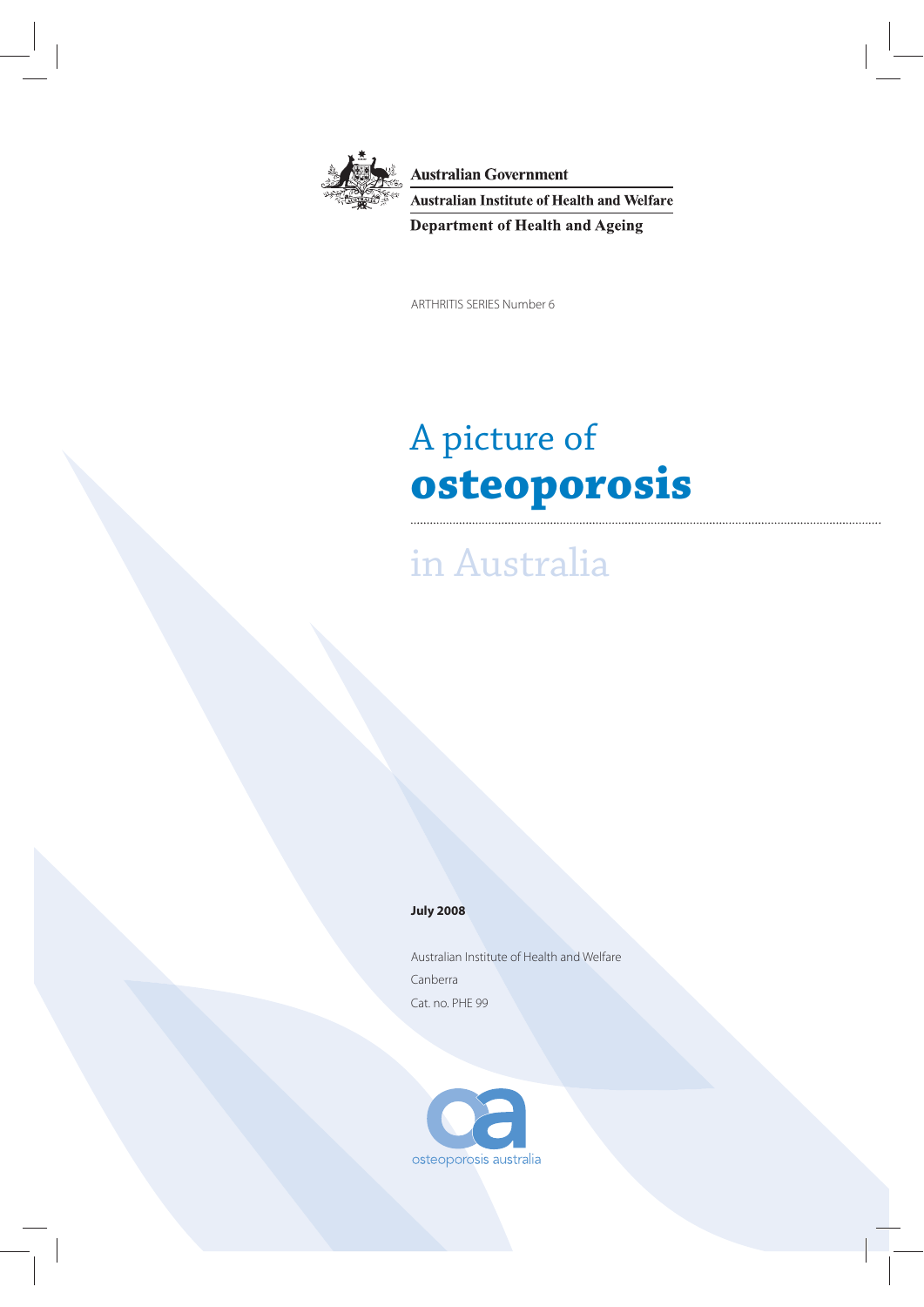© Australian Institute of Health and Welfare 2008

This work is copyright. Apart from any use as permitted under the *Copyright Act 1968*, no part may be reproduced without prior written permission from the Australian Institute of Health and Welfare. Requests and enquiries concerning reproduction and rights should be directed to the Head, Media and Communicaitons Unit, Australian Institute of Health and Welfare, GPO Box 570, Canberra ACT 2601.

This publication is part of the Australian Institute of Health and Welfare's Arthritis series. A complete list of the Institute's publications is available from the Institute's website <www.aihw.gov.au>.

ISSN 1833-0991 ISBN 978 1 74024 781 8

#### **Suggested citation**

Australian Institute of Health and Welfare 2008. A picture of osteoporosis in Australia. Arthritis series no. 6. Cat. no. PHE 99. Canberra: AIHW.

#### **Australian Institute of Health and Welfare**

Board Chair Hon. Peter Collins, AM, QC Director Dr Penny Allbon

Any enquiries about or comments on this publication should be directed to:

National Centre for Monitoring Arthritis and Musculoskeletal Conditions Australian Institute of Health and Welfare GPO Box 570 Canberra ACT 2601 Phone: (02) 6244 1000 Email: ncmamsc@aihw.gov.au

Published by the Australian Institute of Health and Welfare

Printed by Union Offset Printers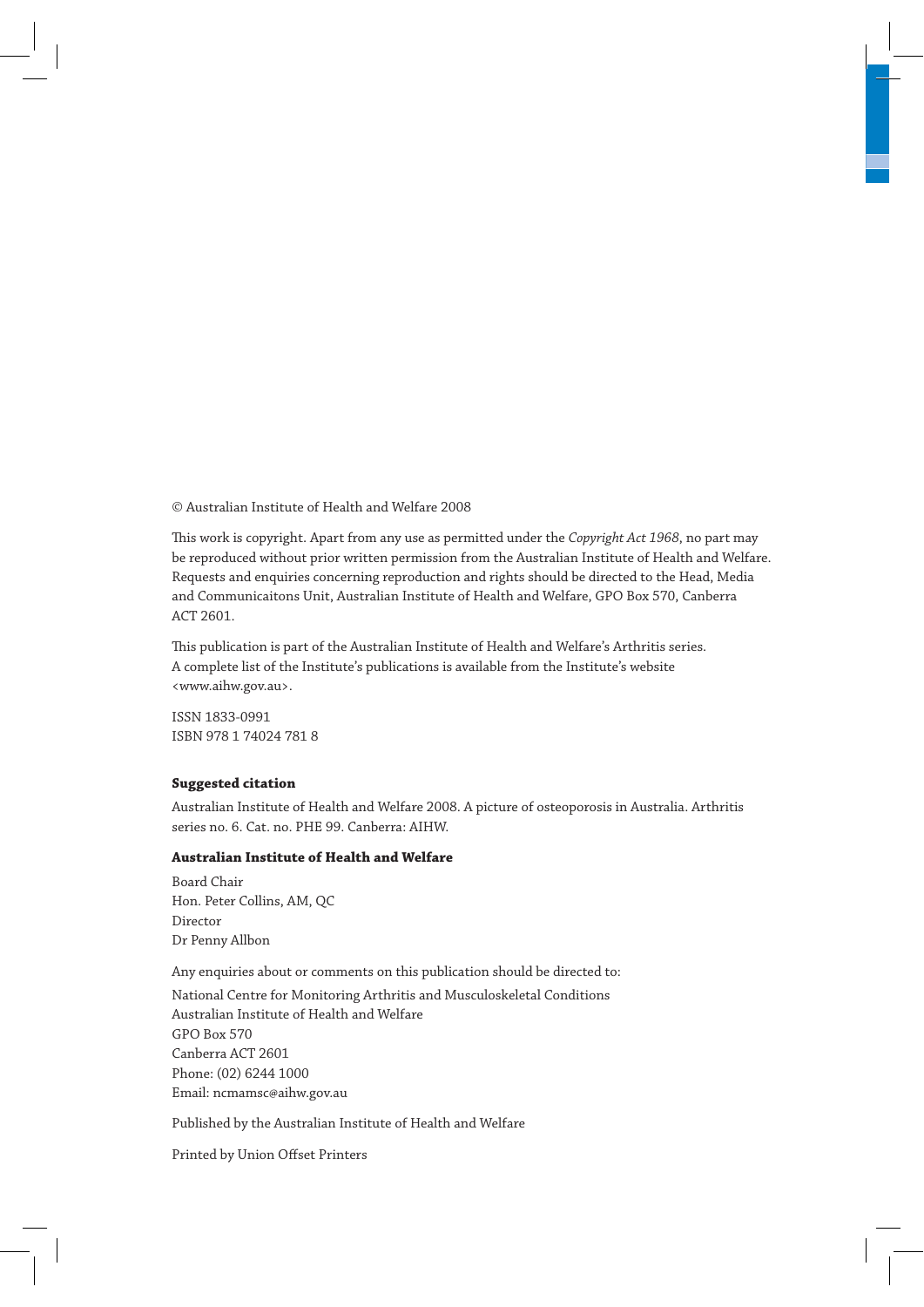# **What this booklet is about**

This booklet has been written for anyone who wants to learn about osteoporosis, including people who have osteoporosis, their families and friends. Topics include:

- a description of what osteoporosis is
- how and where it affects the body
- who is at risk
- the financial and health impacts of osteoporosis, and
- how it can be prevented.

It provides an overview of the status of osteoporosis in Australia using the latest statistics available.

### **Caution**

Although this booklet describes some of the current management strategies for osteoporosis, it should not be used to replace expert medical advice. Please consult a qualified health professional for the treatment and management of osteoporosis.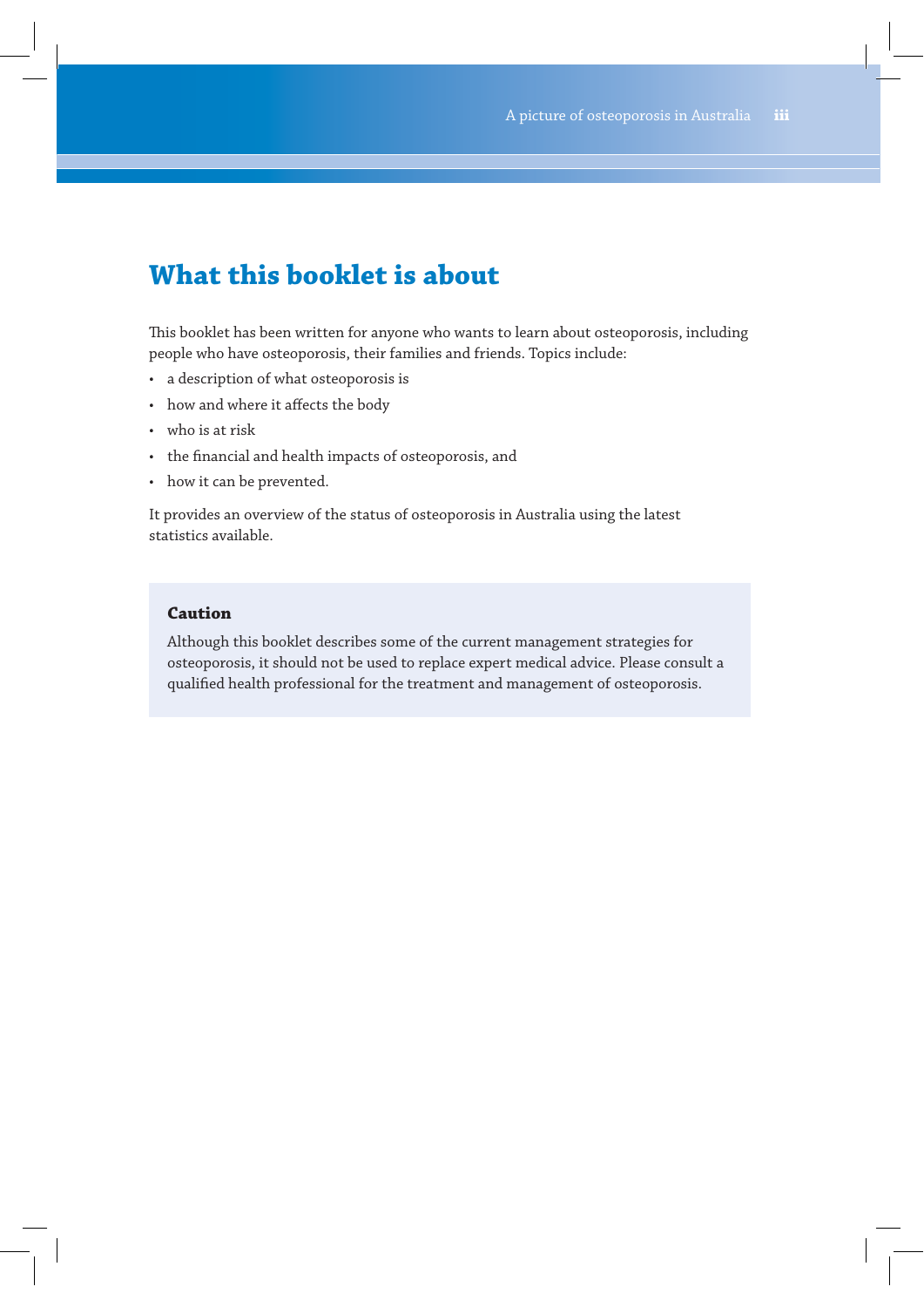# **Contents**

# **Acknowledgments**

This booklet was prepared by Mr Justin Graf from the National Centre for Monitoring Arthritis and Musculoskeletal Conditions at the Australian Institute of Health and Welfare. The author would like to thank Dr Kuldeep Bhatia, Ms Tracy Dixon and Dr Naila Rahman from the Centre for their valuable contributions to the booklet.

The Centre is grateful to members of the National Arthritis and Musculoskeletal Conditions Data Working Group/Steering Committee and the Osteoporosis Australia Medical and Scientific Advisory Committee for providing helpful comments on drafts of this booklet.

This booklet was funded by the Australian Government Department of Health and Ageing through the Better Arthritis and Osteoporosis Care Program, a 2006 Federal Budget initiative.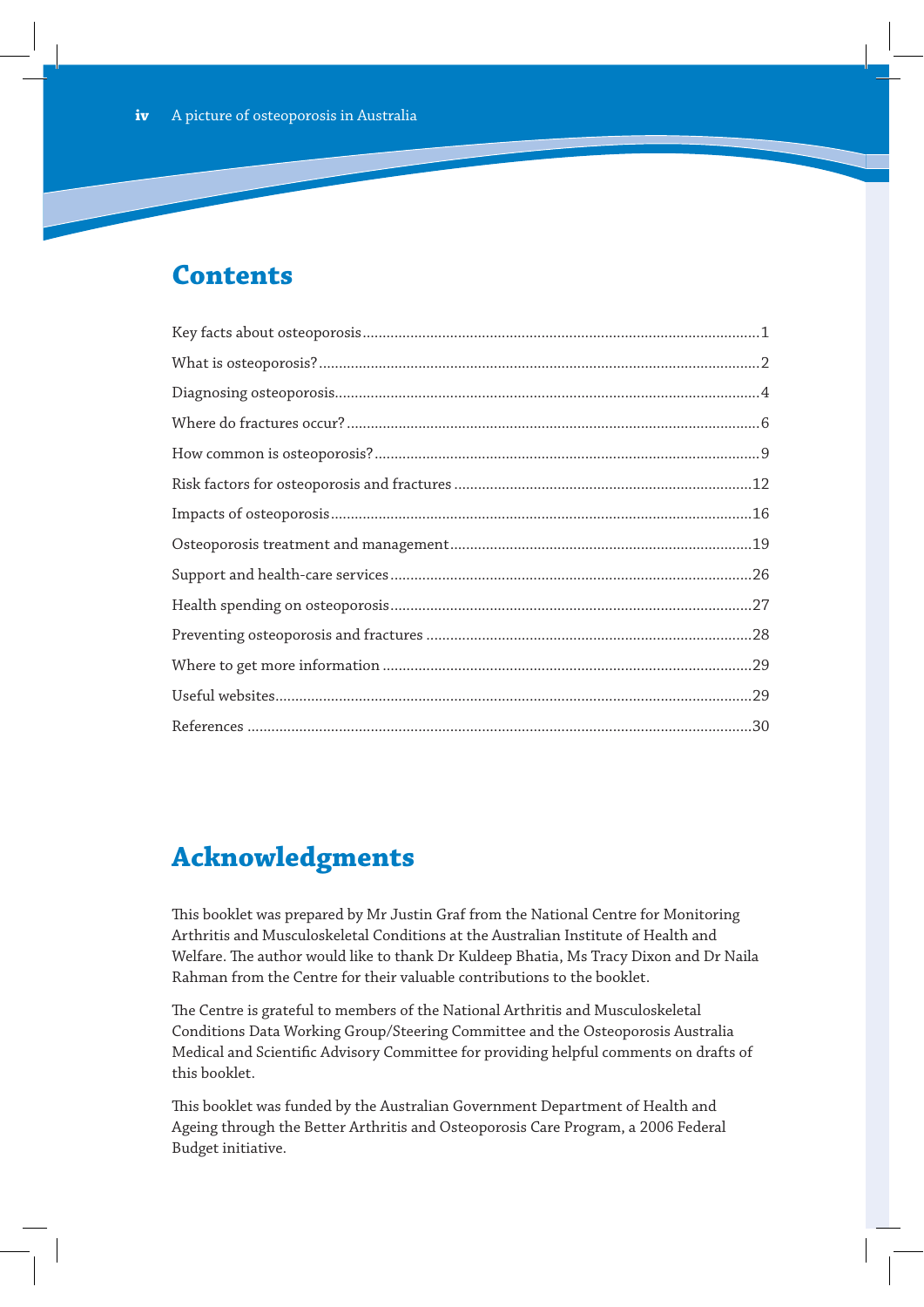# **Key facts about osteoporosis**

- **•** Osteoporosis affects at least 600,000 Australians, mostly women and men of middle-age and older.
- **•** The disease causes bones to become fragile and weak, increasing the likelihood of fracture.
- **•** Osteoporosis is a silent disease and usually shows no signs or symptoms until a fracture occurs.
- **•** Osteoporotic fractures occur most commonly in the hip, spine and wrist.
- **•** One in two women and one in four men over the age of 60 will suffer an osteoporotic fracture in their lifetime.
- **•** These fractures may lead to chronic pain, immobility, restricted activities, other limitations and, sometimes, death.
- **•** Management of osteoporosis includes medication, exercise, physical therapy and healthy eating.
	- About 43% of Australians with osteoporosis take pharmaceuticals and 40% use vitamin/mineral supplements.
	- To help reduce bone loss, about 20% of people with osteoporosis report exercising most days and almost 6% do strength training.
- **•** Osteoporosis places a significant financial burden on individuals, community organisations, private industry and governments.
- **•** Osteoporosis is largely preventable. To prevent it and to limit its effects, it is important to:
	- maintain a balanced, healthy diet including the recommended intake of calcium
	- ensure adequate levels of vitamin D are maintained through limited sun exposure or by taking supplements
	- exercise regularly and maintain a healthy body weight
	- strengthen the bones and muscles
	- avoid smoking and excessive alcohol consumption
	- prevent falls.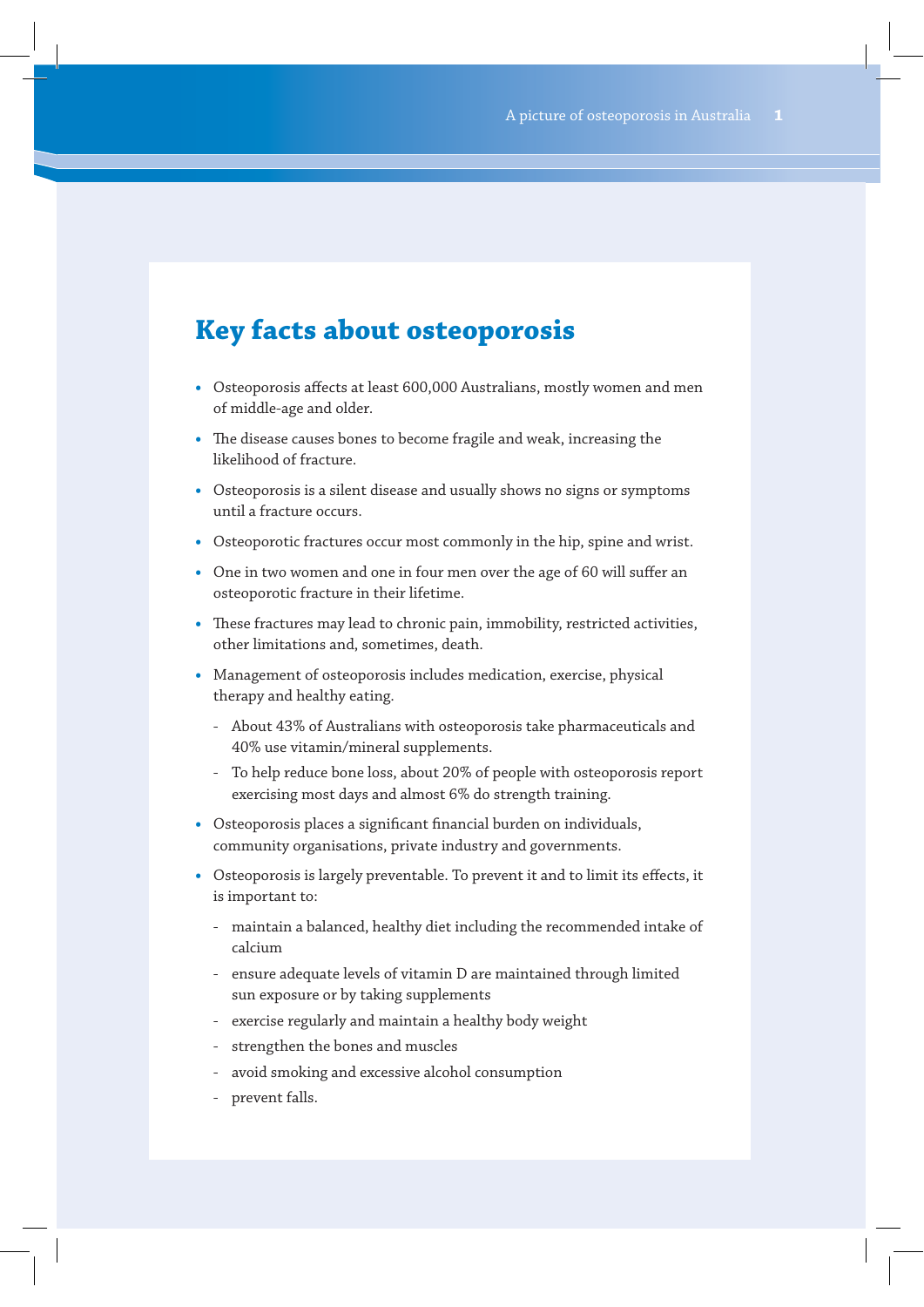# **What is osteoporosis?**

Osteoporosis is a disease affecting both men and women that causes bones to become fragile and brittle. Osteoporosis literally means 'porous bones' (osteo = bones, porosis = porous). Porous bones increase the risk of fracture after minimal trauma.

Osteoporosis is a major health concern for older Australians and often goes undiagnosed due to its 'silent' nature. Loss of bone strength, measured as a fall in bone mineral density (BMD), occurs gradually over many years and usually shows no symptoms. Many people are not diagnosed with osteoporosis until bone density and quality are so low that they suffer their first fracture.

Although any bone in the body can be affected by osteoporosis, fractures occur more often in the hip, spine and wrist and can lead to long-lasting pain, reduced mobility and disability. With population ageing, a large number of Australians are at risk of developing osteoporosis and sustaining osteoporotic fractures.

#### **What is a minimal trauma (osteoporotic) fracture?**

Because people with osteoporosis have weaker bones, they can fracture easily. Normally it takes significant force for a bone to fracture. Minimal trauma, such as small bumps or falls from a standing height, would usually not cause a fracture. However, when people with osteoporosis suffer minimal trauma, they are more likely to sustain a fracture. Fractures occurring after minimal trauma can also be called 'fragility' fractures or 'osteoporotic' fractures.

### **Bone remodelling**

To understand osteoporosis, it is important to appreciate the dynamic nature of our bones. Bone is a living tissue composed of a solid, thick outer layer known as cortical bone and an internal honeycomb-like structure called trabecular bone (Figure 1). The bone tissue is in a continual process of breakdown and rebuilding, ensuring that bones are repaired and remain strong. Specialised bone cells, known as osteoclasts, do the breakdown whilst osteoblasts do the building.

Bones reach their maximum strength and density (peak bone mass) between the ages of 20 and 30 years. Nutrition and exercise during childhood and adolescence are important to maximise peak bone mass. A 10% increase in peak bone mass could significantly delay the onset of osteoporosis and reduce the risk of osteoporotic fractures later in life (Bonjour et al. 2007; Hernandez et al. 2003).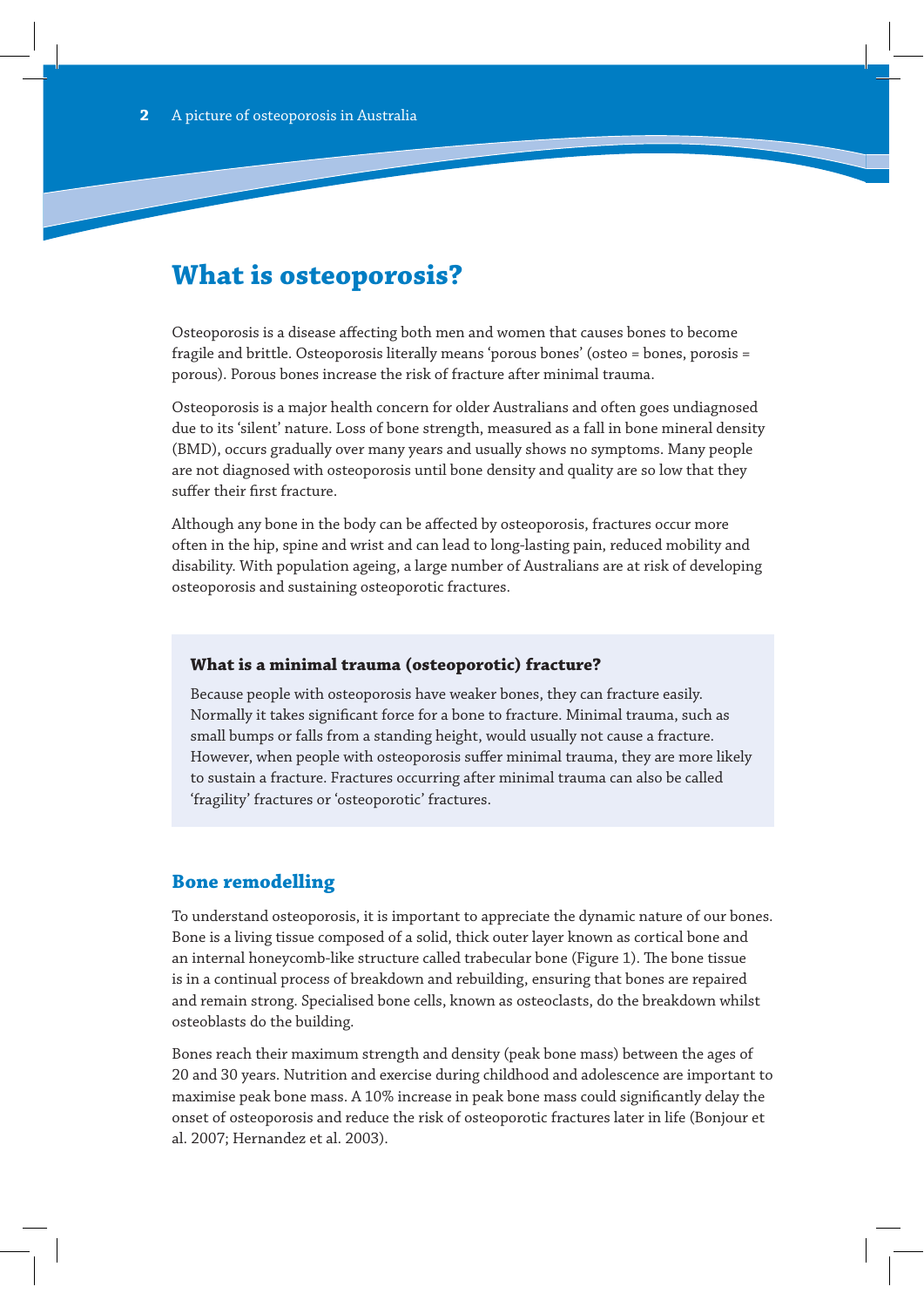

Bone remodelling remains relatively stable until later in life (around 40–55 years), when bone loss becomes more pronounced. Unless people exercise and have a healthy diet to reduce bone loss, osteoporosis may take place. Bones that are affected by osteoporosis show thinning of cortical bone and loss of the honeycomb connections in trabecular bone (Figure 2).



**Normal bone Osteoporotic bone**

Image courtesy of Osteoporosis Australia.

**Figure 2: Normal versus osteoporotic bone**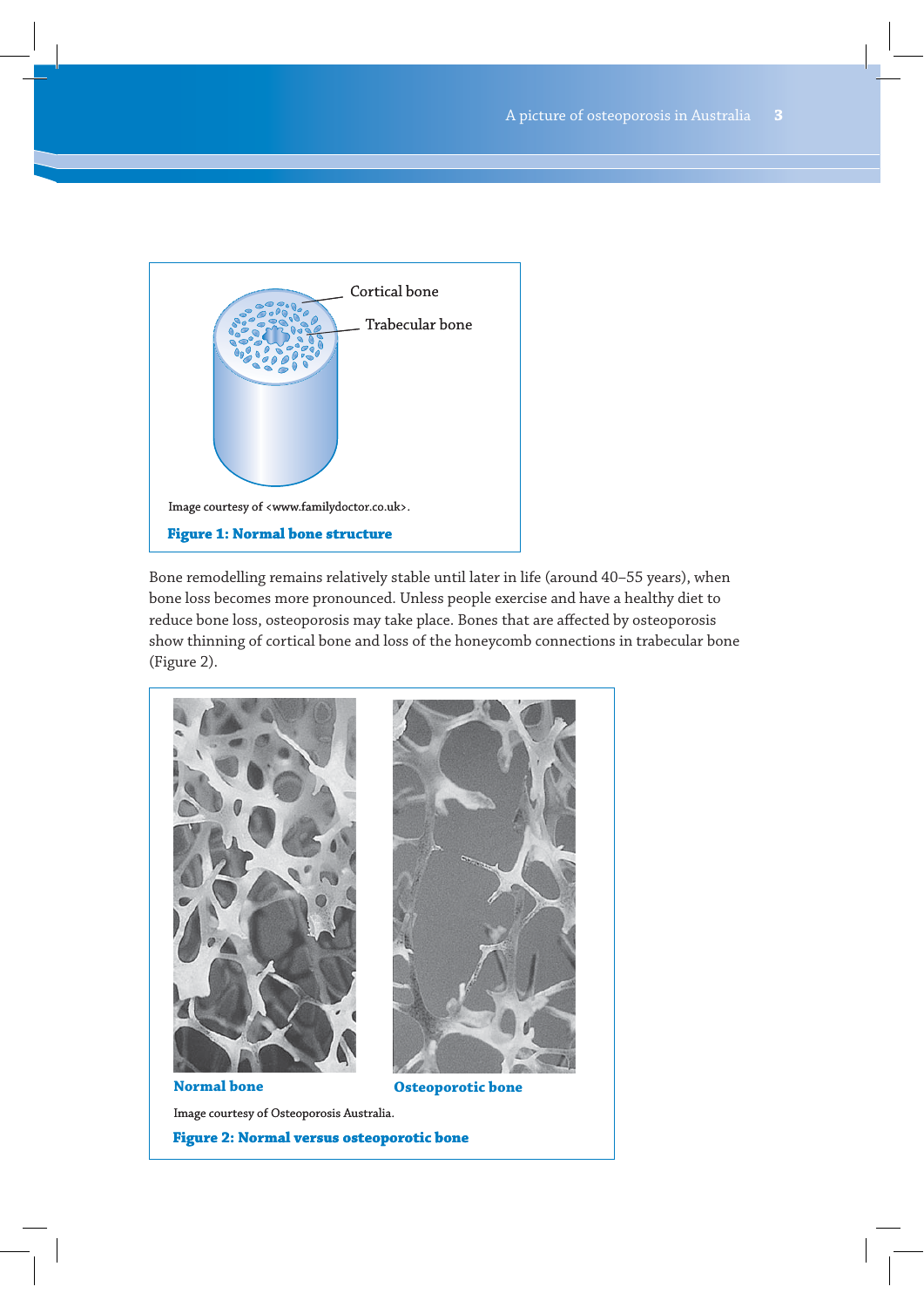# **Diagnosing osteoporosis**

Doctors will usually make a preliminary diagnosis of osteoporosis after a person has a minimal trauma fracture. The diagnosis may also involve taking a detailed medical history, a physical examination or running specific tests for osteoporosis.

One of the main tests involves measuring bone strength through bone mineral density (BMD). A specialised X-ray known as a dual-energy X-ray absorptiometry (DXA) scan is used to determine BMD in the hips and spine (Figure 3). The DXA scan result is expressed as a T-score which compares a person's BMD with the average BMD of a 30 year old of the same sex. The World Health Organization (WHO) has developed guidelines using T-score values to diagnose people with normal bone mass, some bone loss (osteopenia) and osteoporosis.

### **Guidelines for diagnosing osteoporosis using bone mineral density (BMD)**

- **Osteoporosis:** T-score value of less than or equal to –2.5
- **Osteopenia:** T-score value between –1 and –2.5
- **Normal:** T-score value greater than -1

*Source:* WHO Study Group (1994).

Other methods used for measuring BMD include quantitative computed tomography (QCT) and quantitative ultrasound (QUS). QUS is the screening test often seen at pharmacies or shopping centres, where the measurement is taken at the heel. It is useful for identifying people who are at risk, but is not used alone for diagnosis.

Other tests that may provide evidence of osteoporosis or increased risk of fracture include:

- detecting unknown fractures with a conventional X-ray
- v determining if a person has lost more than 3 cm in height
- measuring the rate of bone breakdown
- identifying underlying conditions that can lead to osteoporosis.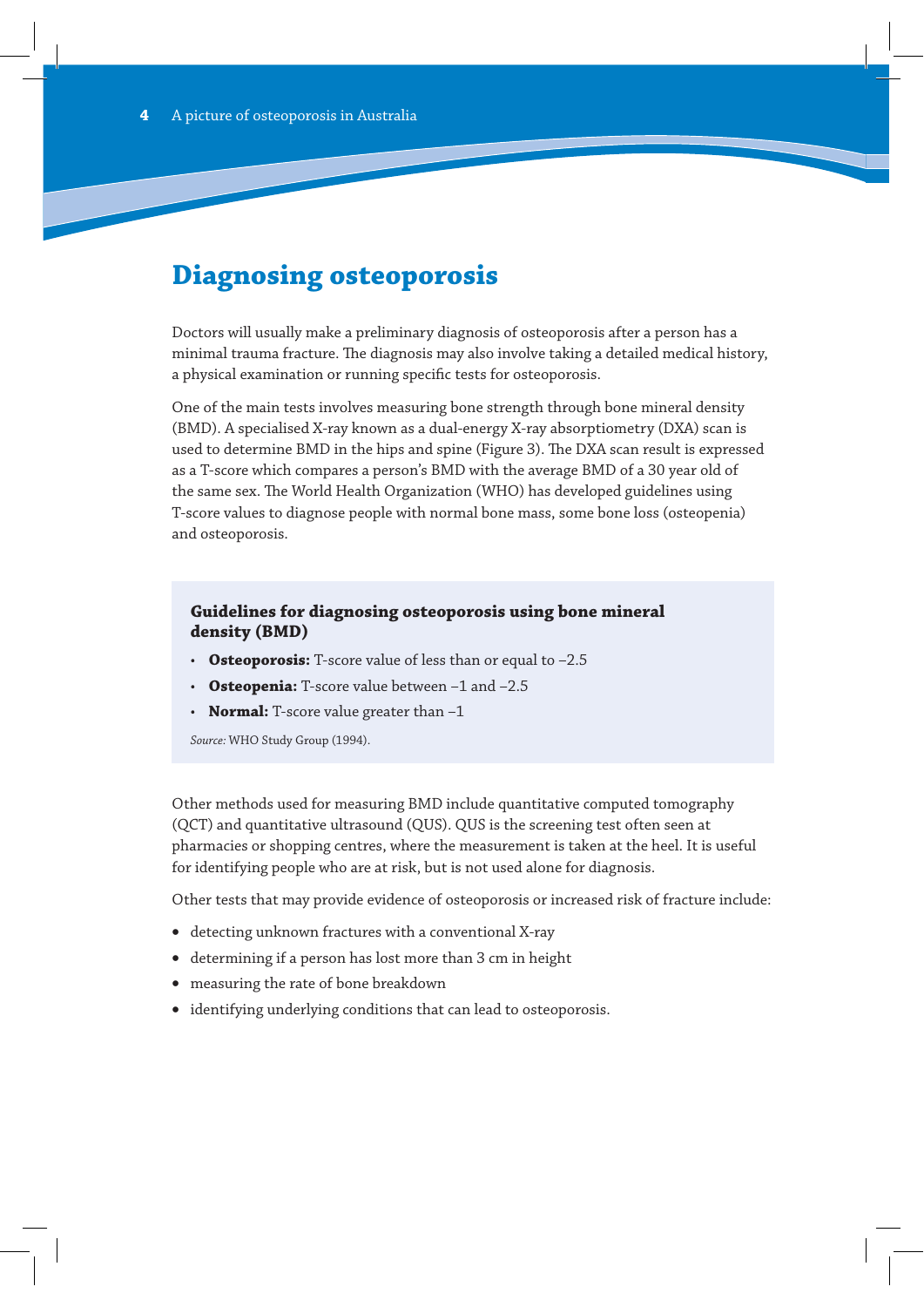

Image courtesy of Osteoporosis Australia.

**Figure 3: Bone mineral density being assessed using a dual-energy X-ray absorptiometry (DXA) scan**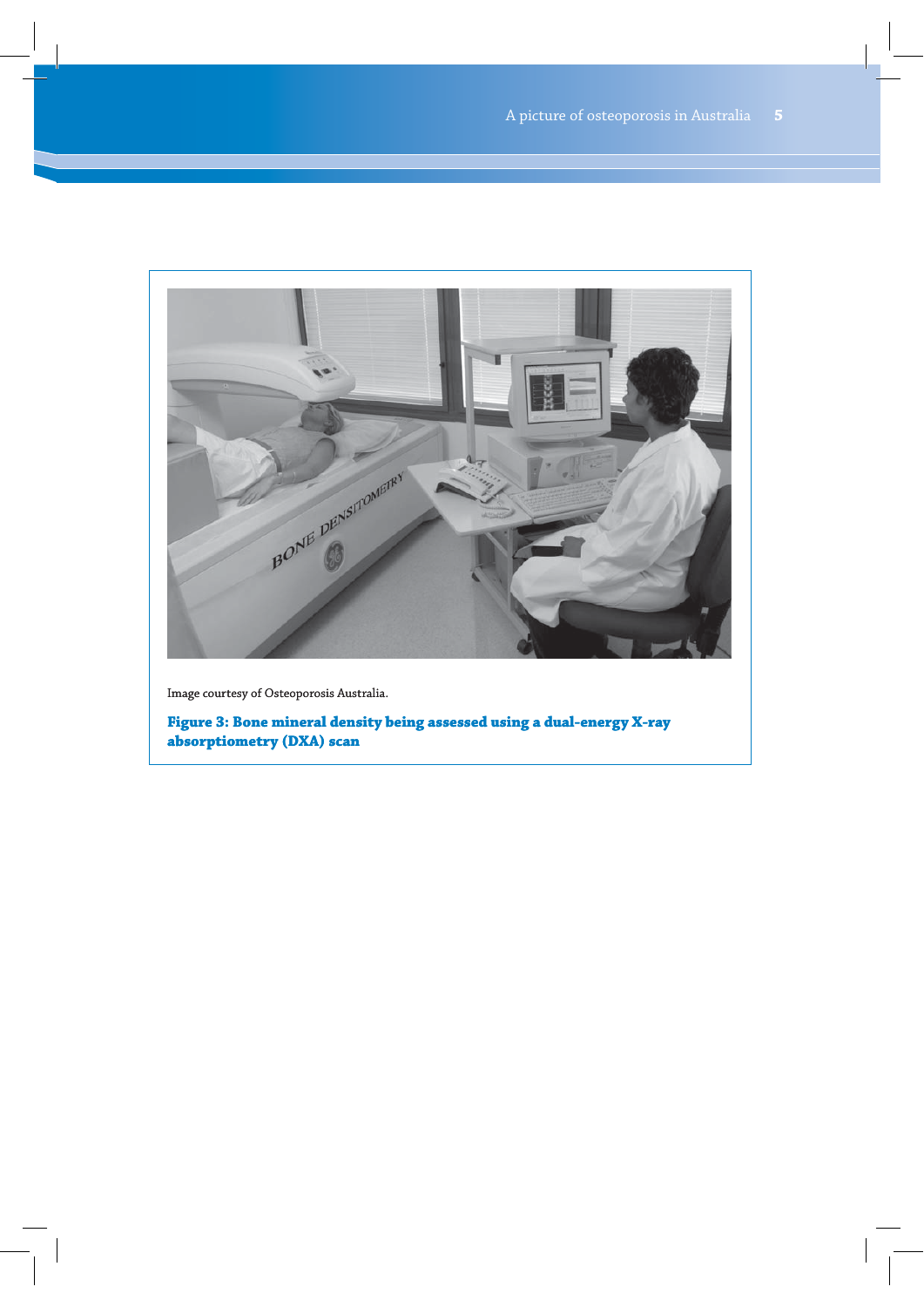# **Where do fractures occur?**

Osteoporosis can affect any bone in the body. However, osteoporotic fractures are more commonly seen in the spine (vertebrae), hip joint or thigh bone (femur), upper arm (humerus), ribs, forearm (radius and ulna) and wrist. In Australia, one in two women and one in four men over the age of 60 will experience an osteoporotic fracture in their lifetime (Nguyen et al. 2007).

# **Spine**

Spinal fractures can occur with or without pain and are often dismissed as back pain in old age. Once a fracture occurs, the risk of further spinal fractures dramatically increases. When spine bones (vertebrae) are weakened by osteoporosis, normal spinal movement can cause tiny fractures that affect their structure (Figure 4). This can lead to an increased curvature of the spine, a hunched posture (known as kyphosis or a 'widow's' or 'dowager's' hump) and ultimately marked height loss.



### **Hip**

The term 'hip fracture' usually refers to fractures in the head (ball), neck or shaft of the thigh bone (femur). Doctors can refer to these fractures as femoral neck, intertrochanteric or subtrochanteric fractures (Figure 5). Hip fractures are the most serious consequence of osteoporosis (Sambrook & Cooper 2006). They commonly occur when people fall onto their hip. They are painful and cause immediate immobility.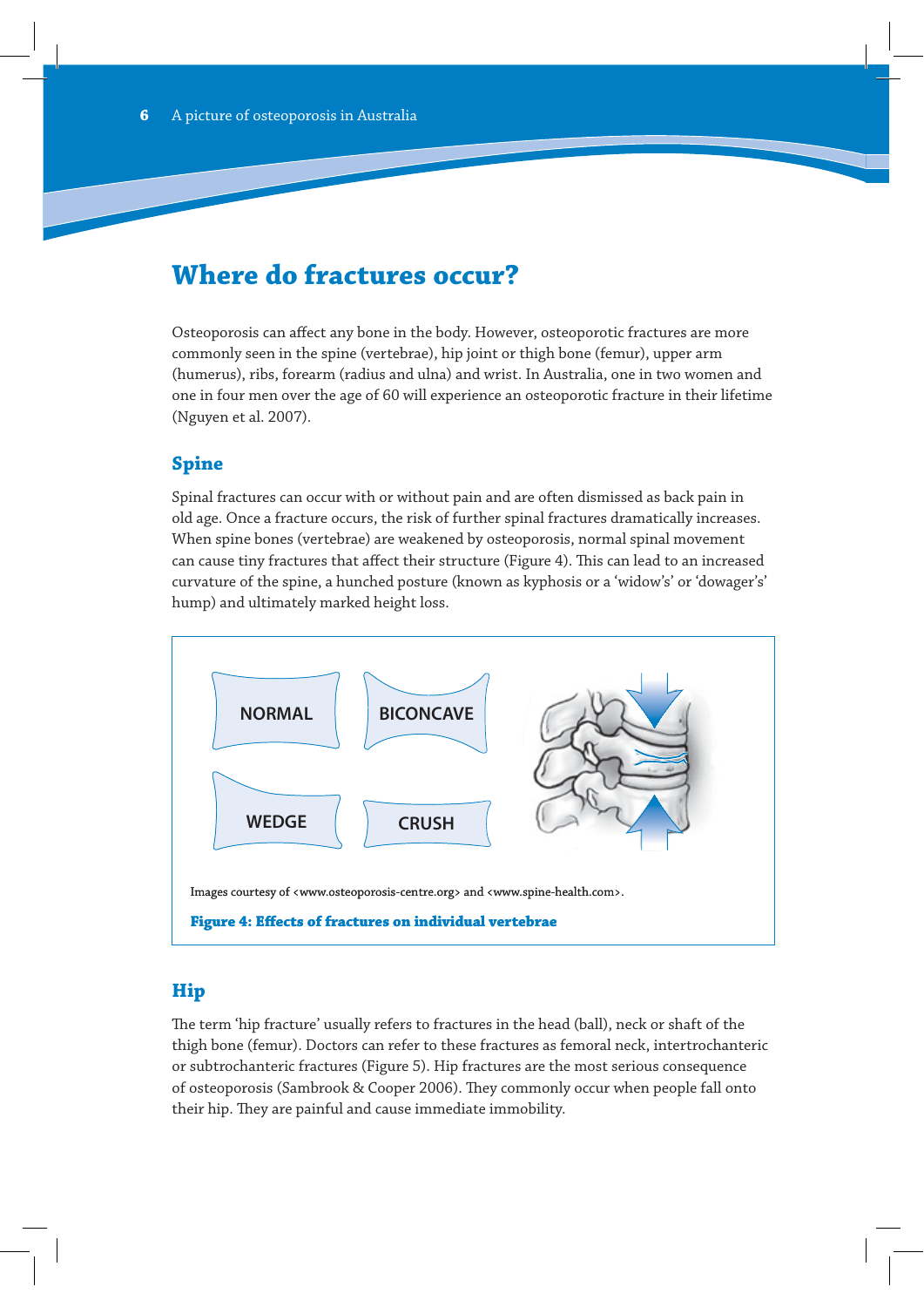Most hip fractures require complex surgical treatment and long stays in hospital. In 2005–06, about 16,200 hospitalisations occurred for minimal trauma hip fractures in Australia. On average, a person will spend at least 11 days in hospital for the treatment of their hip fracture. Rehabilitation is often required to restore muscle strength, balance and mobility. Even after a lengthy rehabilitation process, many people can not return to the life they had before the fracture.



### **Forearm and wrist**

Fractures of the forearm and wrist occur when people protect themselves with outstretched arms during a fall (Figure 6). A common example is Colles' fracture, which occurs at the lower end of one of the forearm bones (radius). Scaphoid fracture, a fracture to a small bone on the thumb side of the wrist, may also occur, but is less common. The incidence of wrist fracture in both men and women increases with age and is highest in people aged 75 years and older (Cooley & Jones 2001). The chance of having a wrist or forearm fracture through life is about 9–13% (Doherty et al. 2001).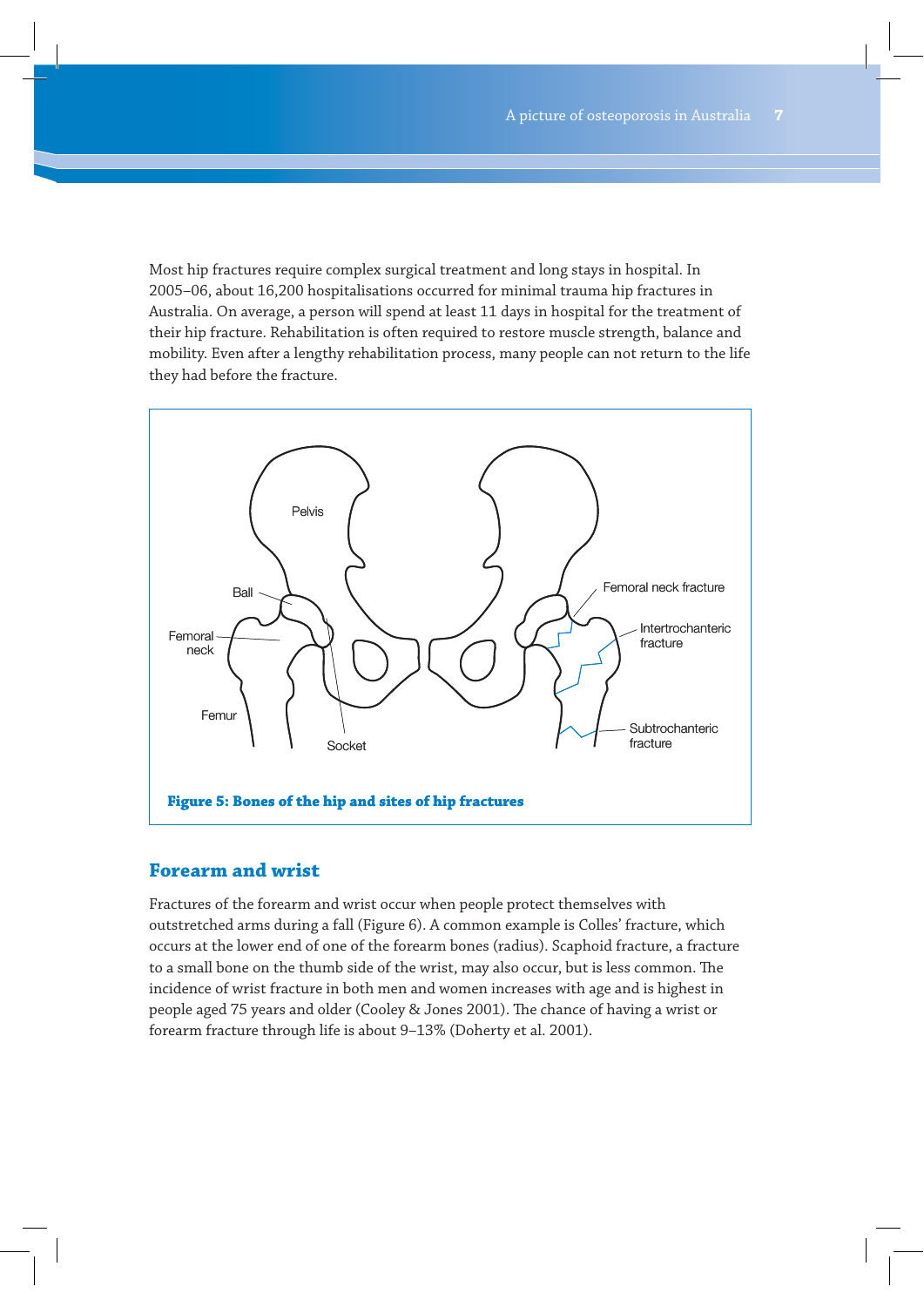

#### **Data in this booklet**

*This booklet presents data about osteoporosis and its impacts on the Australian population from a range of sources. Most of the data were obtained from national population health surveys conducted by the Australian Bureau of Statistics (ABS). These include the Survey of Disability, Ageing and Carers (SDAC), the National Aboriginal and Torres Strait Islander Health Survey (NATSIHS) and the National Health Survey (NHS). The information collected in these surveys was self-reported—that is, people were asked questions about their health, rather than having a physical examination or medical tests. Based on the information collected from a sample of randomly chosen Australians, researchers can make estimates about the whole Australian population. At relevant points in this booklet, you will find boxes like this one, which describe some of these surveys.*

*Data were also obtained from the Australian Institute of Health and Welfare's National Hospital Morbidity Database, which includes information about hospital admissions and procedures.*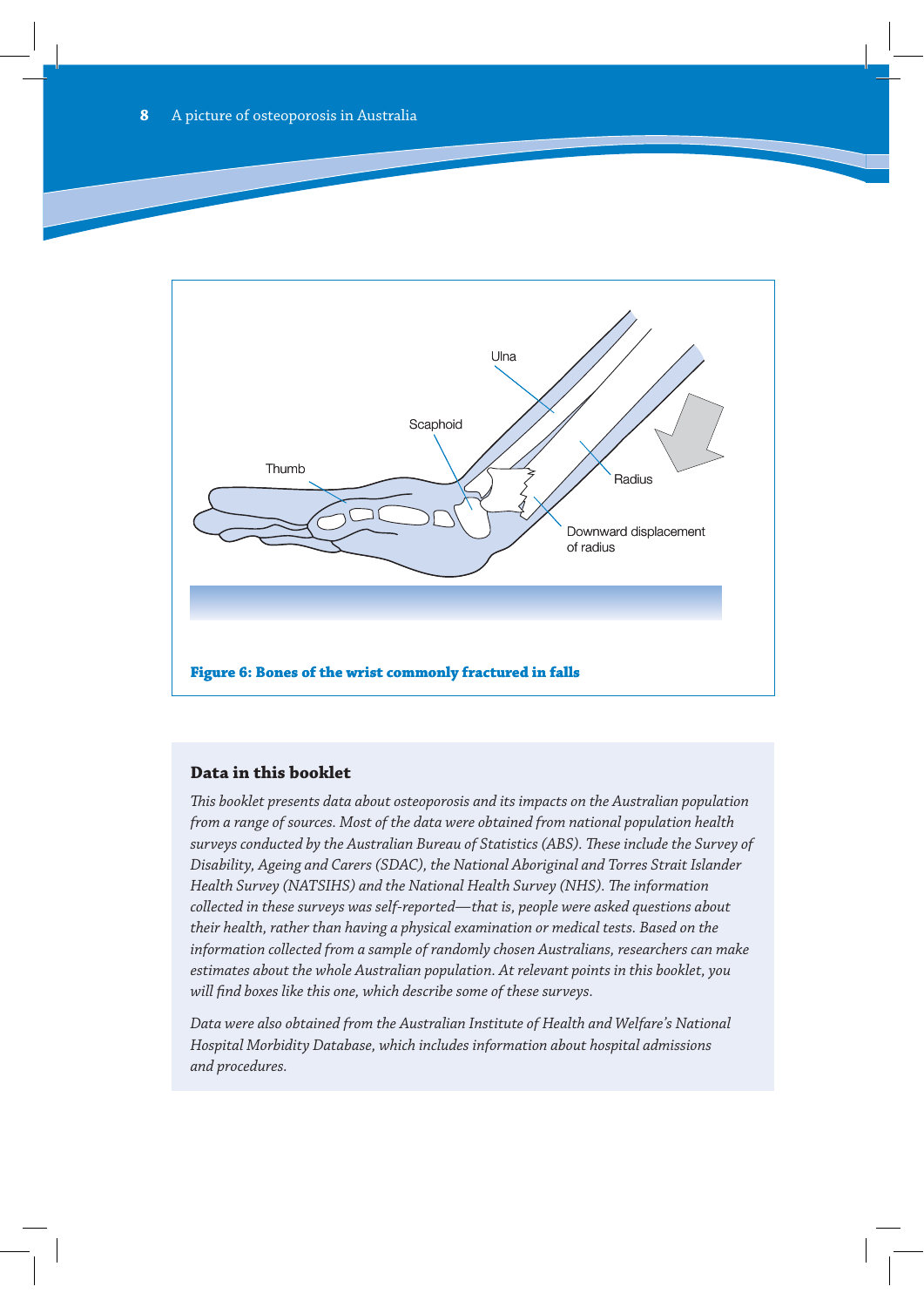# **How common is osteoporosis?**

Estimates from the Australian Bureau of Statistics' 2004–05 National Health Survey suggest that about 600,000 Australians (3% of the population) have doctor-diagnosed osteoporosis. Of these, 85% (about 510,000) are women and 15% (about 90,000) are men. Osteoporosis is uncommon before the age of 45 years, after which its prevalence significantly increases over time (Figure 7). The number of people with osteoporosis is likely to be significantly higher than reported because many people do not know they have it.



The prevalence of health conditions such as osteoporosis may vary between different populations in Australia. This variation may be due to differences in underlying risk factors, the types of jobs people perform and access to treatment or education. Two sections of the Australian community that often have poorer health than others are Aboriginal and Torres Strait Islander persons, and people who live in socioeconomically disadvantaged areas.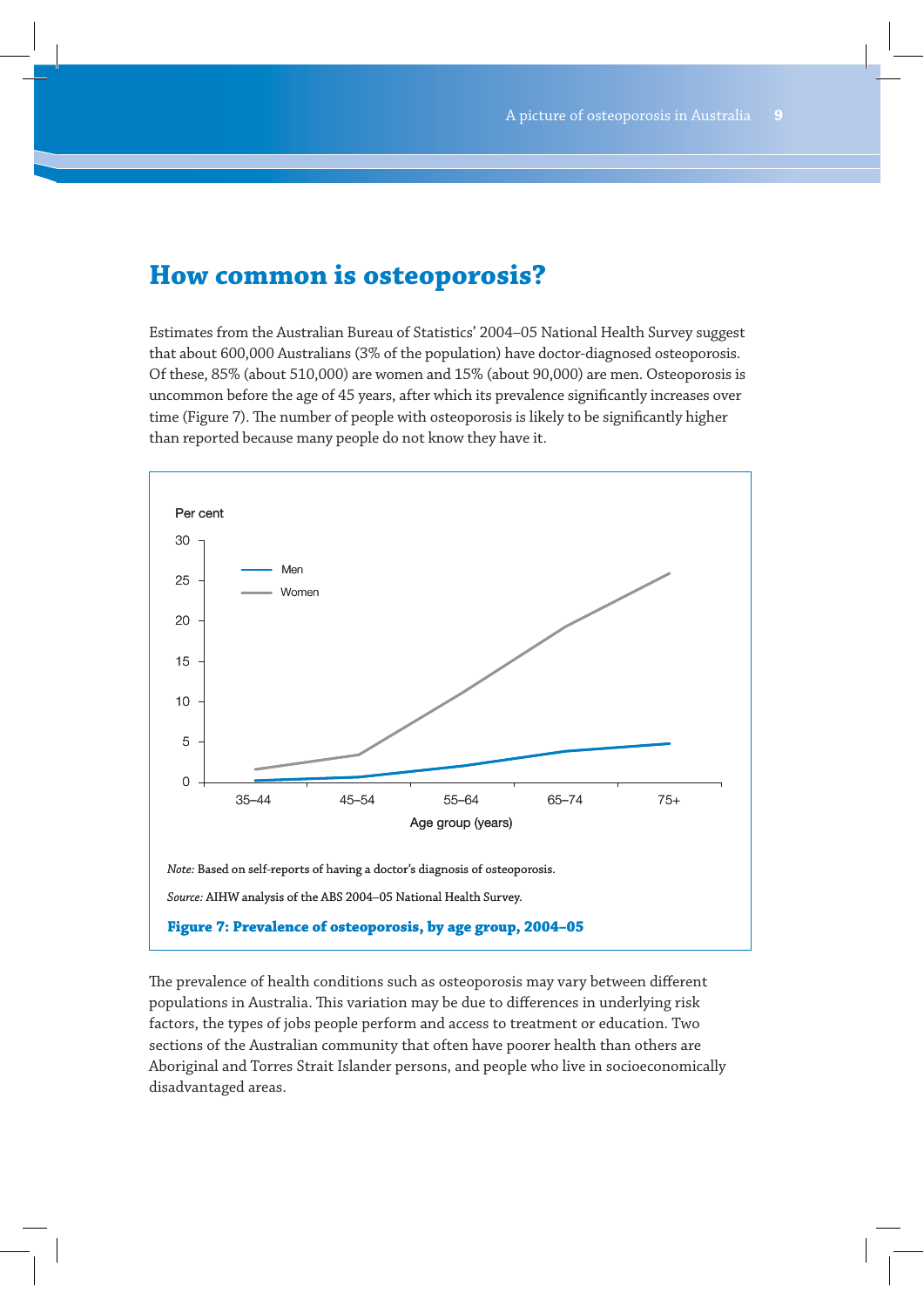The prevalence of osteoporosis in Aboriginal and Torres Strait Islander persons (Indigenous Australians) is lower than for non-Indigenous Australians, when differences in age structure are taken into account. About 2% (1.5% of men and 2.5% of women) of Indigenous Australians have doctor-diagnosed osteoporosis compared to about 3% of non-Indigenous Australians (0.9% of men and 4.7% of women) (Figure 8).

No variation was noted in the prevalence of osteoporosis between different socioeconomic areas.

#### **The National Health Survey**

*The last National Health Survey (NHS) was conducted in 2004–05 by the Australian Bureau of Statistics. In this survey, people were asked if they had ever been told by a doctor or nurse that they have osteoporosis. If people answered 'yes', we say that they have self-reported 'doctor-diagnosed osteoporosis'. The NHS data in this booklet are about people who have doctor-diagnosed osteoporosis.*

*The survey does not collect information from people who live in institutions, such as hostels and residential care units, many of whom are elderly. As osteoporosis is more common among older people, the lack of information from these institutions might cause the prevalence of osteoporosis to be underestimated.*

#### **The National Aboriginal and Torres Strait Islander Health Survey**

*The National Aboriginal and Torres Strait Islander Health Survey (NATSIHS) is a survey of Indigenous Australians, run concurrently with the 2004–05 NHS by the Australian Bureau of Statistics. Data were collected by interview in the same way as in the NHS, but slightly different questions were sometimes asked of people in remote and non-remote areas. This was important so that information about the most relevant issues in Indigenous health could be collected efficiently. For the 2004–05 NATSIHS, the questions about osteoporosis were asked of Indigenous Australians living in both non-remote and remote areas. Therefore, osteoporosis data are comparable between Indigenous and non-Indigenous Australians in all regions of Australia.*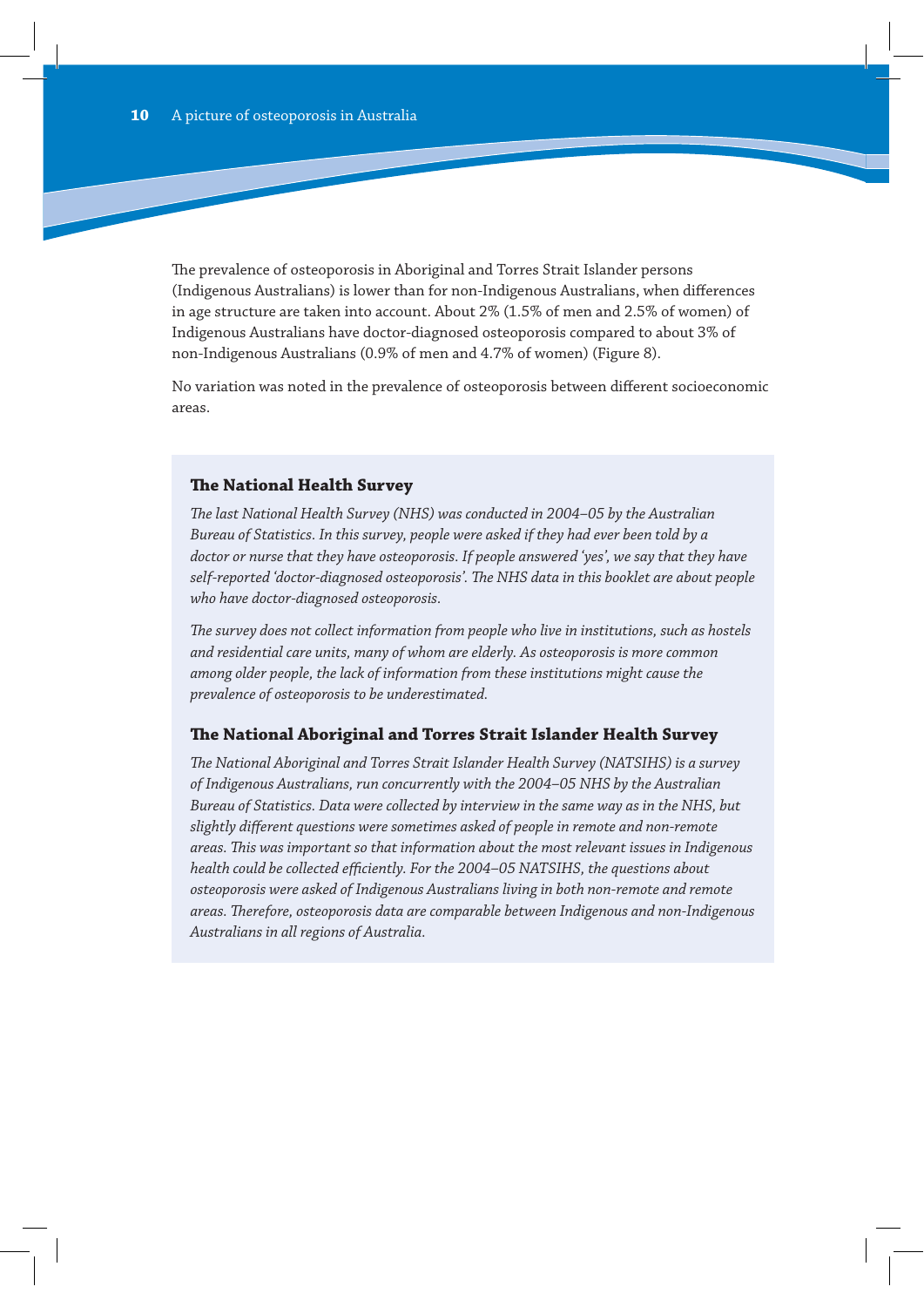

*Source:* AIHW analysis of the ABS 2004–05 National Aboriginal and Torres Strait Islander Health Survey.

#### **Figure 8: Prevalence of osteoporosis in Australians by Indigenous status, 2004–05**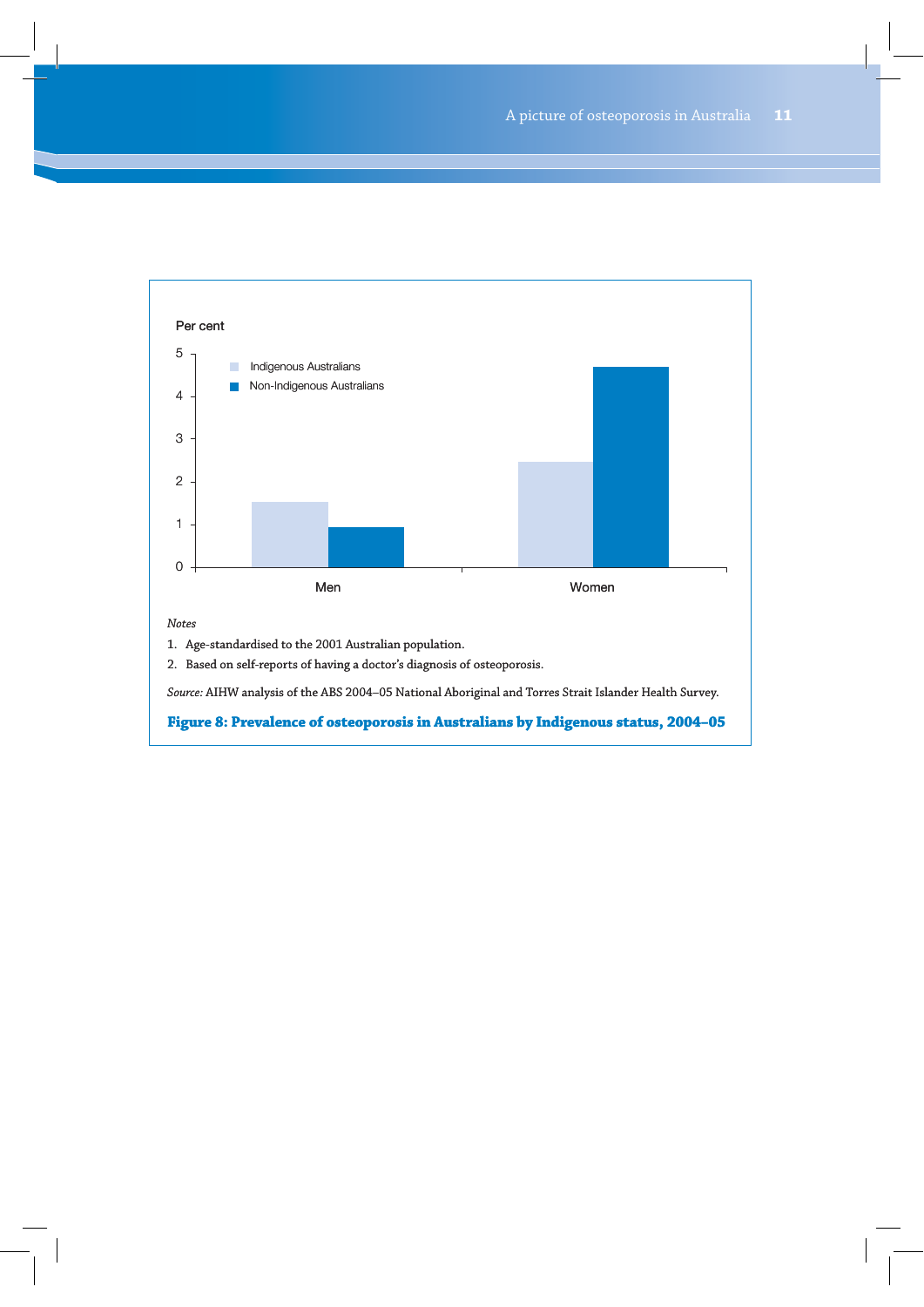# **Risk factors for osteoporosis and fractures**

The risk of getting osteoporosis or having an osteoporotic fracture can be reduced by paying particular attention to certain risk factors (Table 1). Some risk factors are modifiable because changes in lifestyle or behaviours can reduce risk. The primary means of reducing risk involves achieving the best possible peak bone mass early in life and slowing bone loss later in life.

Unfortunately, there are some risk factors which are fixed because people are born with them or they cannot be modified. However, people with fixed risk factors can substantially reduce their risk of getting osteoporosis. An awareness of these fixed risk factors is the first step towards lessening their effects by focusing on modifiable risk factors.

| <b>Modifiable risk factors</b> | <b>Fixed risk factors</b>        |
|--------------------------------|----------------------------------|
| Physical inactivity            | Family history and genetics      |
| Low calcium and vitamin intake | Physical disability              |
| Vitamin D deficiency           | Old age                          |
| Tobacco smoking                | Female sex                       |
| Excessive alcohol consumption  | Previous minimal trauma fracture |
| Low body mass index            | Other medical conditions         |

#### **Table 1: Risk factors for osteoporosis**

# **Modifiable risk factors**

### **Physical inactivity**

Insufficient physical activity increases the risk of developing osteoporosis. Exercise is important for maximising peak bone mass in early years and slowing the rate of bone loss later in life. It can also help to promote better posture, balance, and greater muscle power leading to fewer falls and therefore fewer fractures. More than 5 million Australians aged 15 years and over are at an increased risk of developing osteoporosis because they perform no or a very low level of exercise.

All types of exercise protect against falls, however certain types of exercise are better than others at building and maintaining healthy bones. Weight-bearing exercises such as walking, running, lifting weights, and dancing are best. Back-strengthening exercises can reduce vertebral fracture risk by almost three-fold (Sinaki et al. 2002).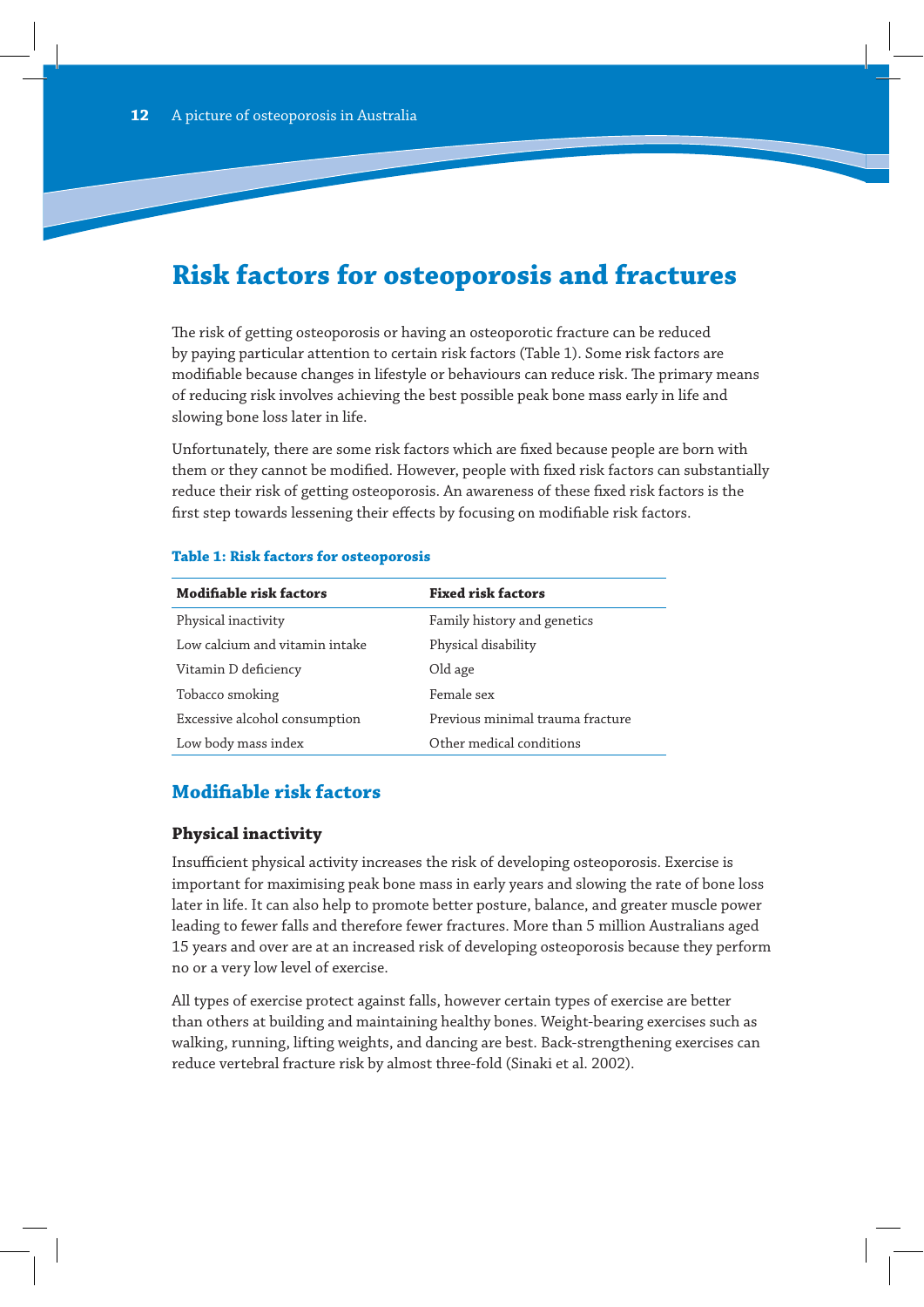### **Low calcium and vitamin intake**

A healthy, balanced diet is essential for developing and maintaining healthy bones. The mineral calcium combines with collagen protein to form our bones and is an essential dietary requirement at all stages of life. Calcium is particularly important during adolescence and young adulthood when the skeleton grows rapidly. Milk and other dairy products are the most readily available sources of calcium in the diet. Adequate calcium intake is also essential for postmenopausal women because they have less oestrogen to help bone building.

There is emerging evidence that the adequate intake of several other nutrients including the B vitamins, homocysteine, vitamin K, vitamin A, magnesium and zinc will help to make healthy bones.

Inadequate dietary protein has been linked with greater rates of hip and spine bone loss (Hannan et al. 2000). Recently, consumption of cola carbonated beverages (soft drinks) have been associated with low bone mineral density (BMD) in women (Tucker et al. 2006) and fractures in children (Ma & Jones 2004).

### **Vitamin D deficiency**

Vitamin D deficiency is associated with reduced BMD, more bone turnover and an increased risk of falls and fractures. Vitamin D is formed by the action of sunlight on the skin and is important for calcium absorption from foods. The sun exposure that comes from normal daily activities is usually enough for our vitamin D needs. However, some older people may be at risk of vitamin D deficiency if they are confined indoors. Vitamin D supplements, in combination with calcium, have been shown to reduce the risk of all types of fractures (Tang et al. 2007).

### **Tobacco smoking**

Tobacco smoking can reduce BMD, increase bone loss and elevate fracture risk. It is also believed that smoking during younger years may affect peak bone mass. Precisely how smoking affects bones is not well understood, although the toxic effects of nicotine are believed to play a direct role in the function of bone cells. Smoking can also lower body weight and levels of hormones such as oestrogen.

Estimates from the 2007 National Drug Strategy Household Survey suggest that about 3.3 million Australian adults are current smokers and a further 4.3 million are ex-smokers.

### **Excessive alcohol consumption**

Alcohol is known to have harmful effects on bone-forming cells and calcium metabolism, as well as affecting balance. In 2001, the National Health and Medical Research Council (NHMRC) published alcohol consumption guidelines for men and women (NHMRC 2001). These guidelines recommend that men consume no more than 4 Australian standard drinks of alcohol per day and women consume no more than 2. Consumption at these levels or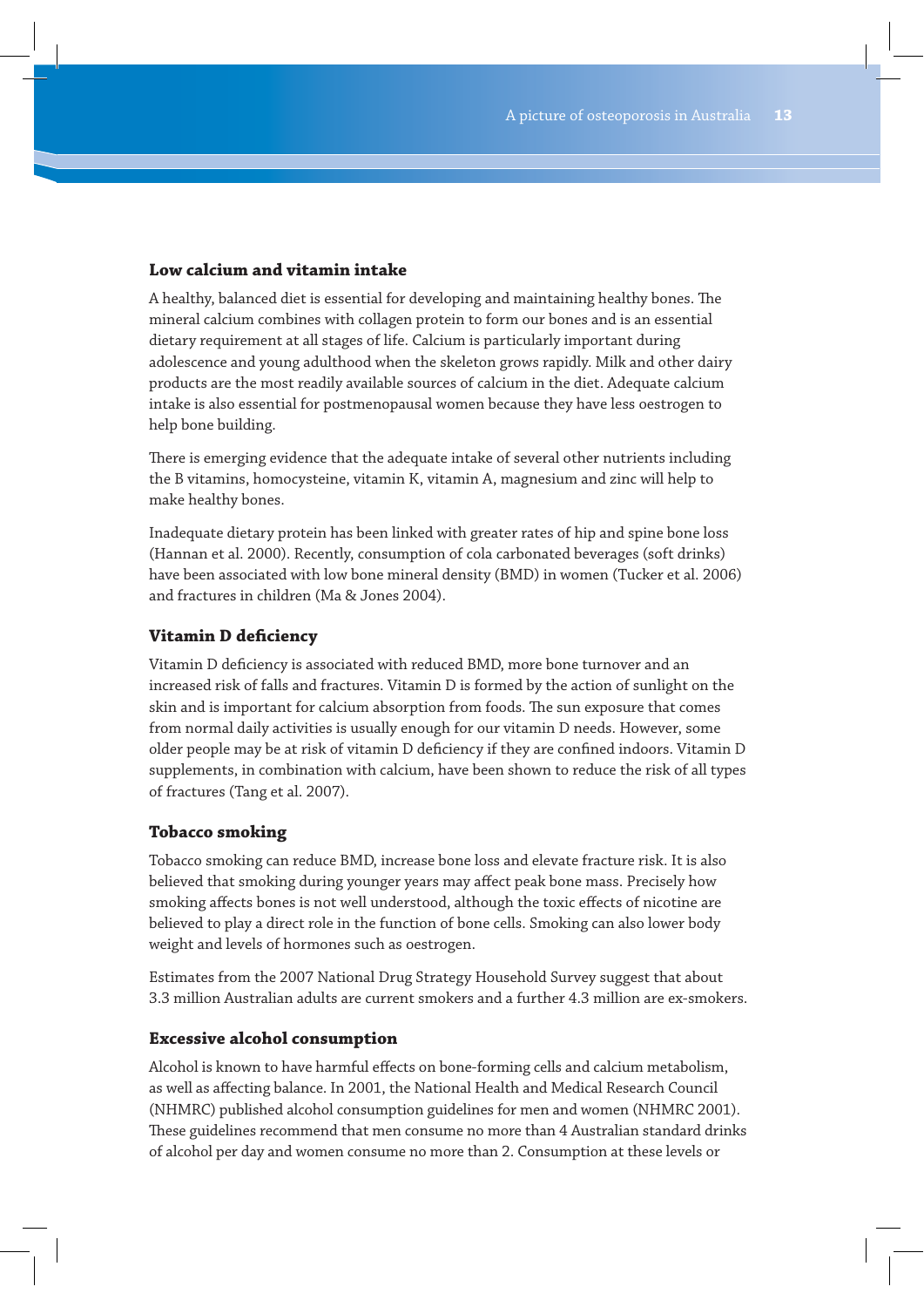lower minimises the longer-term risks of ill health, such as contributing to bone loss and osteoporosis. Based on these guidelines, the 2004–05 National Health Survey suggests that just over 2 million Australian adults have a risky or high-risk level of alcohol consumption.

In late 2007, the NHMRC released revised guidelines with a simplified overall recommendation that men and women not consume more than 2 standard drinks on any drinking occasion (NHMRC 2007).

#### **Low body mass index**

Body mass index (BMI) is a measure of weight that takes into account height. People with low BMI (less than 18.5) are at greater risk of developing osteoporosis. Over 350,000 Australian adults have a low BMI.

Low BMI is associated with having lower levels of oestrogen, a hormone which helps to prevent bone loss. In addition, when a person has a fall, people with low BMI have less 'cushioning' to reduce the impact of falls on the bones.

# **Fixed risk factors**

#### **Family history and genetics**

A family history of osteoporosis is one of the major risk factors for developing the disease. This is because parents and their children often share similar bone remodelling characteristics. For example, daughters of women with osteoporosis of the spine are more likely to have low bone mass. Similarly, sons of men with osteoporotic fractures have thinner bones than other men.

Better understanding the genetic blueprint of osteoporosis may help to improve the management and treatment of the disease. Knowing more about how genes affect our bones may help to diagnose osteoporosis earlier and design better medications.

### **Physical disability**

Some people have an increased risk of developing osteoporosis because they have a disability preventing them from doing weight-bearing exercise. Exercise programs can be tailored to suit an individual's particular disability in order to prevent increased bone loss and osteoporotic fractures.

#### **Old age**

As we get older our bone mineral density (BMD) decreases and we are more susceptible to getting fractures following minimal trauma. In the 2004–05 National Health Survey, 12% of persons aged 65–74 and 17% of persons aged 75 years and over reported being diagnosed with osteoporosis. With an increasing older population in Australia, the number of people with osteoporosis is predicted to grow markedly.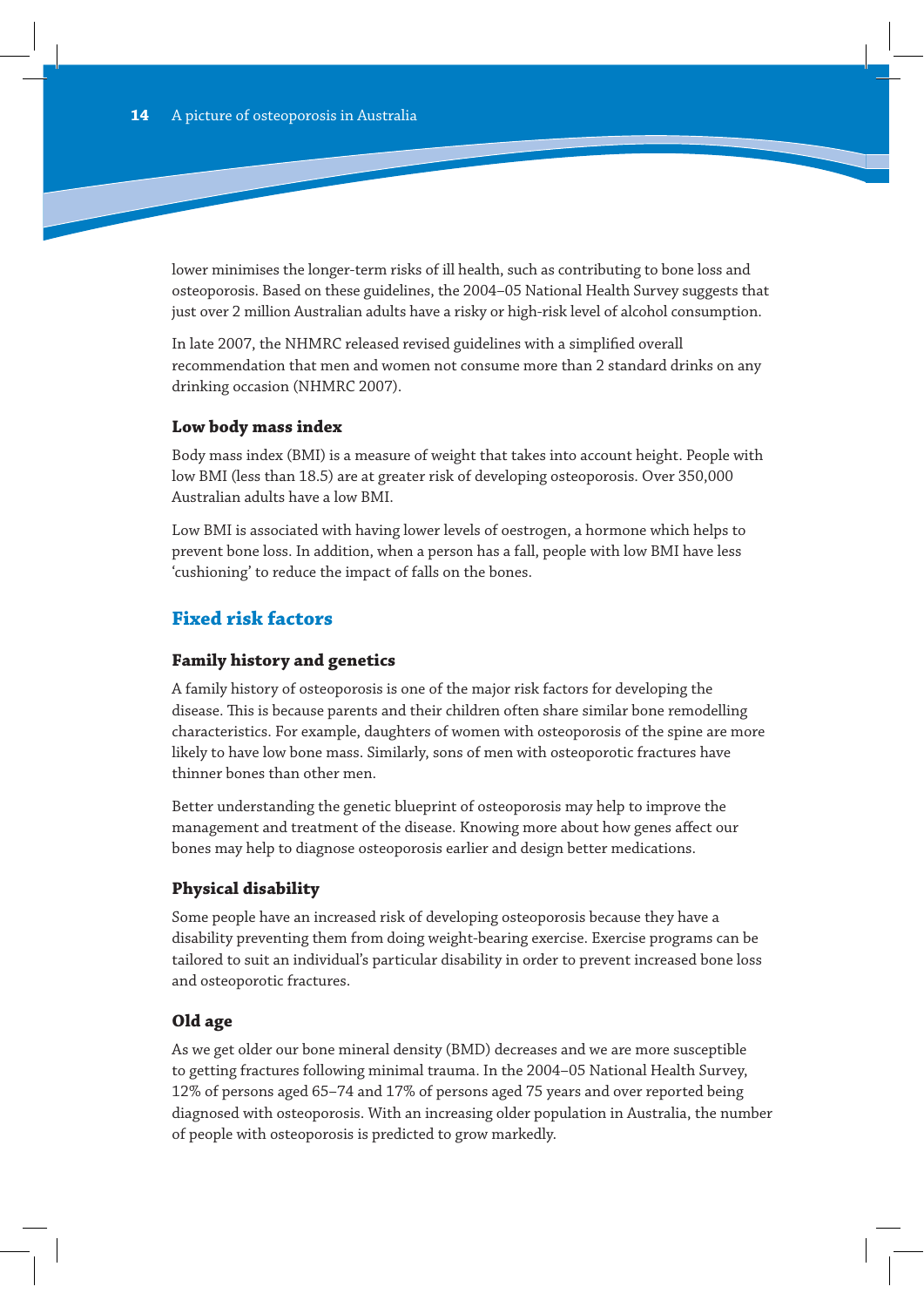### **Female sex**

Women are significantly more likely than men to develop osteoporosis and sustain a fracture. Oestrogen levels fall when women undergo menopause, causing bones to lose calcium and other minerals at a faster rate. Men compensate better for bone loss by laying down new bone on the outer surface of bones. Therefore, osteoporosis is often considered a disease of women. However, the lifetime risk of a man having an osteoporotic fracture is higher than for prostate cancer (Melton 1995).

### **Previous minimal trauma fracture**

In both men and women, having a previous minimal trauma fracture can significantly increase the risk of having another, compared to people who have not had a fracture (Kanis et al. 2004; Klotzbuecher et al. 2000). The degree of increased risk depends on age, sex and site of the fracture. The increased risk may even be due to factors unrelated to BMD, such as reduced mobility and poor coordination following a fracture (Johnell et al. 2001).

### **Other medical conditions**

Several diseases or medical conditions may lead to secondary osteoporosis. This may be due to the condition itself or the medications taken for the condition. Such conditions include:

- hyperparathyroidism
- hypogonadism
- amenorrhea
- rheumatoid arthritis
- chronic kidney disease
- chronic liver disease
- inflammatory bowel disease
- asthma
- some cancers (e.g. myeloma).

Medications such as glucocorticoids, usually taken for anti-inflammatory purposes, can worsen osteoporosis. Prolonged high doses of glucocorticoids can reduce calcium absorption and bone building, and lead to more bone breakdown (Sambrook 2002). Some studies show that taking steroids even for short periods can increase fracture risk (Van Staa et al. 2000). Potential side effects of medications should be discussed with a qualified medical professional.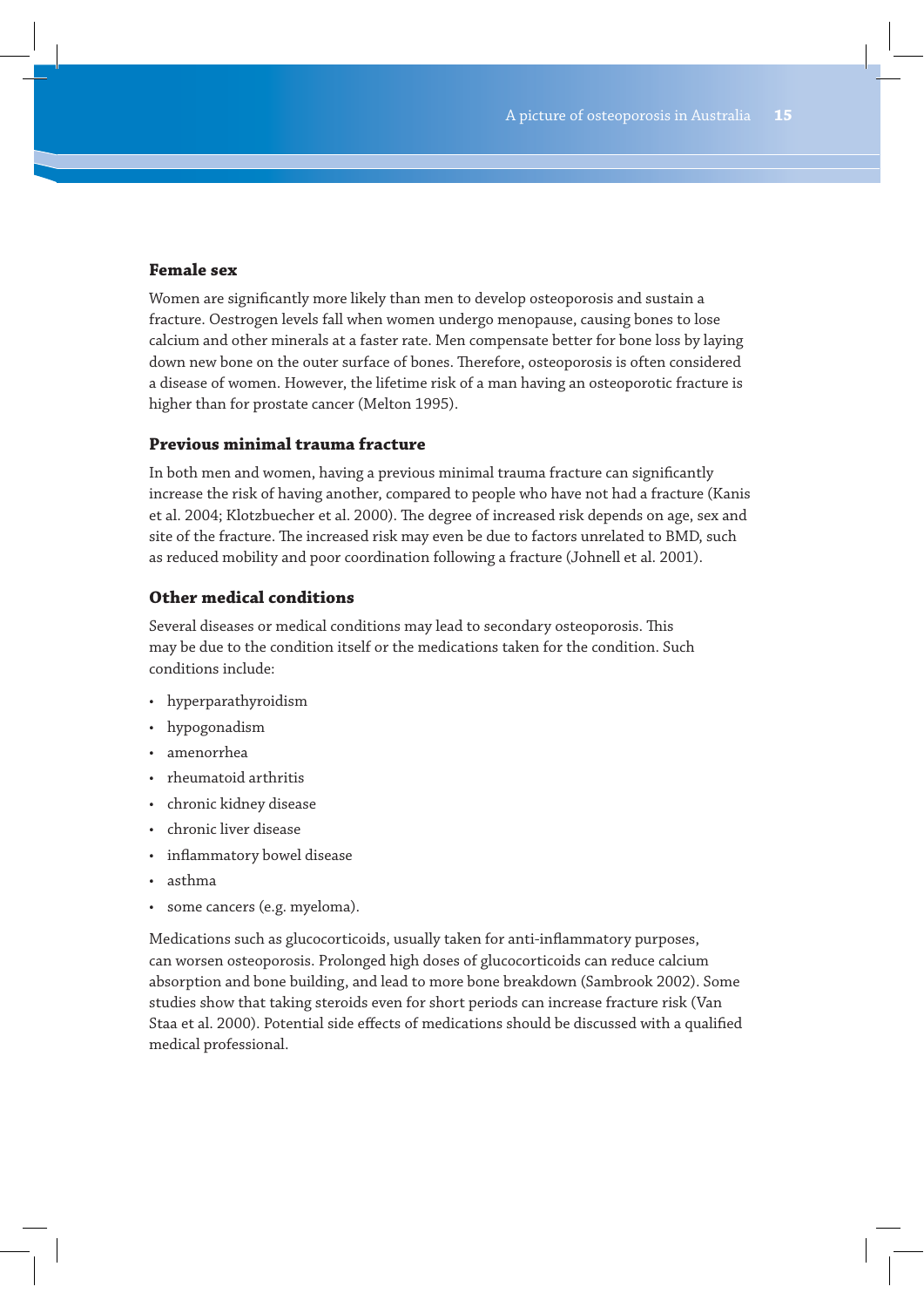# **Impacts of osteoporosis**

Minimal trauma fractures are a serious impact of having weakened bones due to osteoporosis. Fractures can cause pain, significant activity limitations and reduce the normal function of the body. The long periods of immobility following surgery for some types of fractures have also been shown to increase mortality. However, simply being diagnosed with osteoporosis can have psychosocial implications even before a person has a fracture.

# **Pain**

Osteoporosis itself does not usually cause pain. The lack of pain is a significant contributor to the silent nature of the disease and its underdiagnosis. It is not until a fracture occurs that pain is considered an impact of osteoporosis.

Osteoporotic fractures can cause both chronic and acute pain, although it is common for spinal fractures to occur without pain. Acute pain usually occurs with other fractures and is the body's way of responding to an injury. However, when pain persists beyond the expected time of healing and interferes with normal life, it is classified as chronic. Among adults disabled by their osteoporosis, about 65% report chronic or recurrent pain (AIHW: Rahman & Bhatia 2007).

There are several options available for coping with this chronic pain. These include heat and ice treatment, braces and supports, exercise and physical therapy, massage therapy, relaxation training and pain-relieving medications.

# **Reduced functioning**

Osteoporotic fractures will inevitably limit how the body normally functions. The degree to which the body is affected will depend on the site and severity of a fracture. The level of pain and the person's response to it is another factor. Spinal fractures often cause little or no pain at all so they usually lead to a gradual loss of function over time. Hip fractures usually result in an immediate loss of function as mobility is severely restricted. After a hip fracture, only 50% of people regain their previous function (Sernbo & Johnell 1993). Institutional or at-home care may be required as a result of reduced functioning.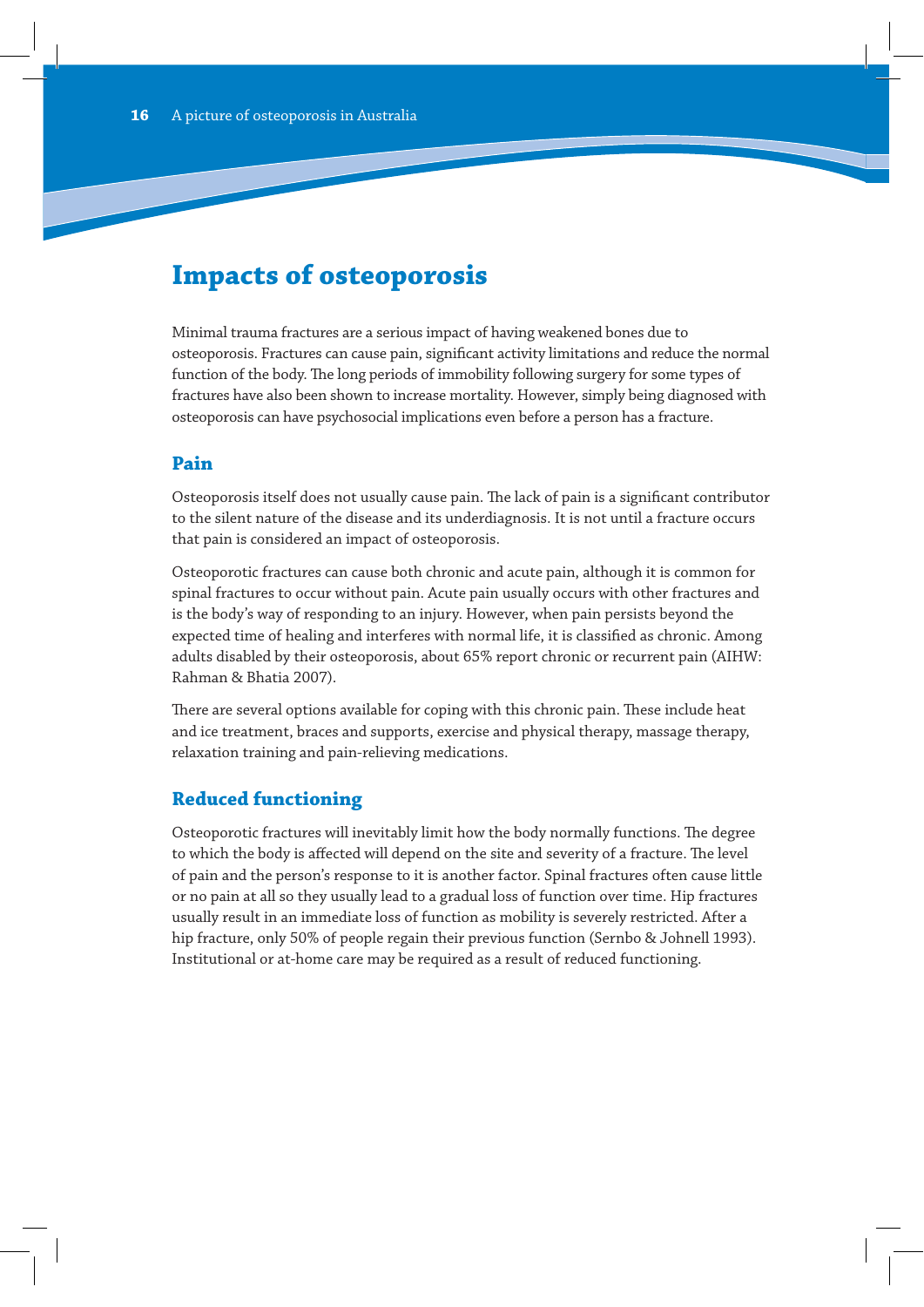### **The Survey of Disability, Ageing and Carers**

*The Australian Bureau of Statistics' Survey of Disability, Ageing and Carers (SDAC) collects information about people with disability, people aged 60 years or over, and carers. It was last conducted in 2003. Unlike the National Health Survey, the SDAC includes people living in non-private dwellings, such as aged-care homes and hospitals. In the SDAC, people reporting a disability are asked to name the health condition or injury that caused them the most problems. This is called the 'main disabling condition'. This booklet provides information about people whose main disabling condition is osteoporosis. We say that these people have 'osteoporosis-associated disability'.*

# **Activity restriction**

Osteoporotic fractures can often affect a person's ability to perform everyday tasks at home or at work. The fear of having an initial or subsequent fracture can also prevent people from participating in everyday activities.

For example, wrist fractures may affect the ability to write or type, prepare meals, perform personal-care tasks and manage household chores. Fractures of the spine and hip usually affect mobility, often restricting activities that involve walking, bending, lifting, pulling or pushing. About 65% of people who are disabled by their osteoporosis report needing assistance when using public transport and when doing housework (AIHW: Rahman & Bhatia 2007).

# **Psychological distress**

After diagnosis with osteoporosis or an osteoporotic fracture, many people suffer anxiety for fear of fracture and possible physical effects. Feelings of sadness, anger, stress and denial are also common. Many people lose self-esteem because they cannot perform their normal role at work or at home. The pain and disability due to fractures can affect a person's mental wellbeing, as can the loss of independence through needing assistance for everyday tasks.

The 2004–05 National Health Survey reveals that about 27% of people aged 35 years and over with osteoporosis have a high or very high level of psychological distress, compared with 12% of people aged 35 years and over without osteoporosis (Figure 9).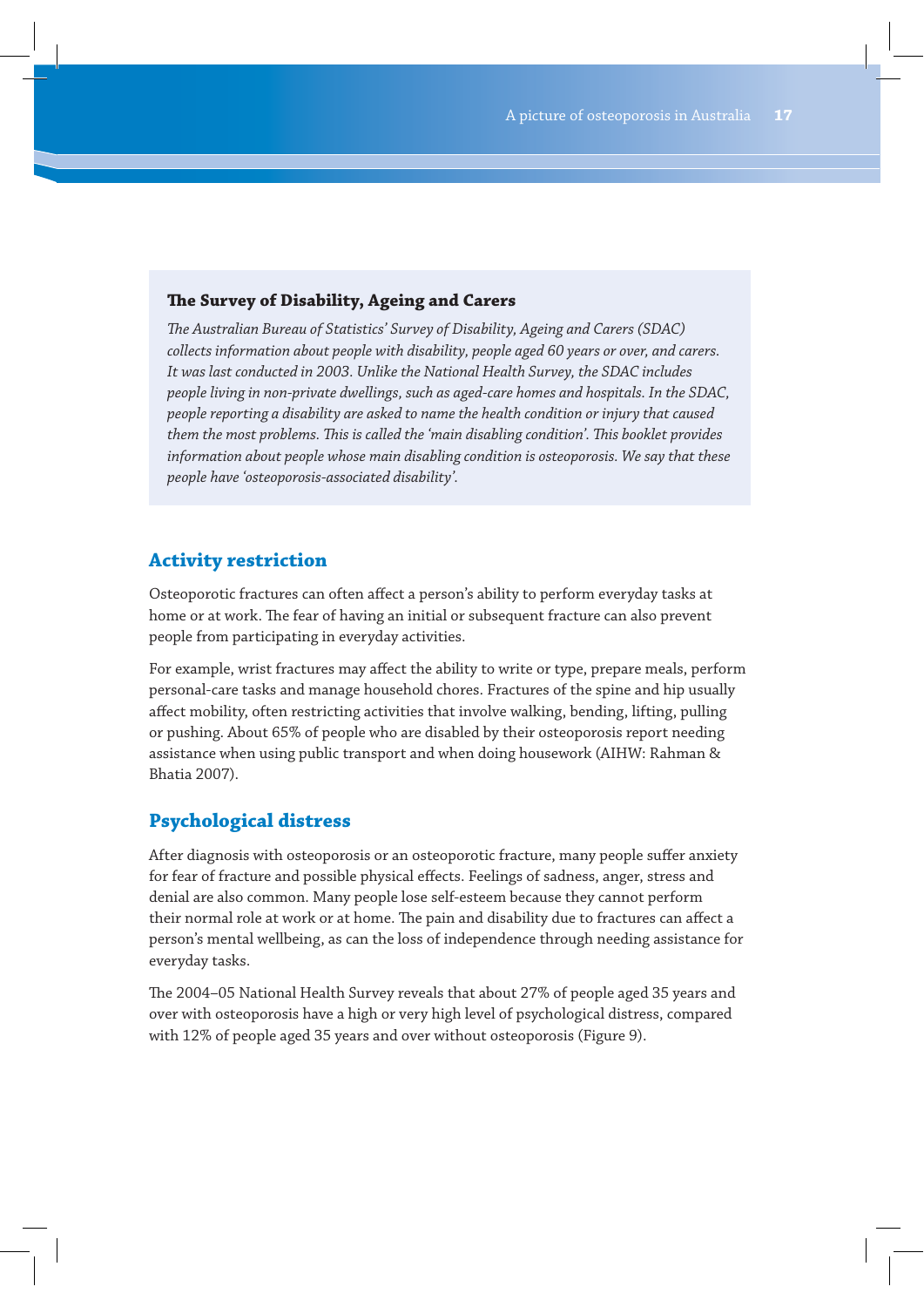

- 2. Osteoporosis is based on self-reports of having a doctor's diagnosis of osteoporosis.
- 3. Psychological distress is measured using the Kessler Psychological Distress Scale which involves 10 questions about negative emotional states experienced in the previous 4 weeks. The scores are grouped into low (indicating little or no psychological distress, K0–15), moderate (K16–21), high and very high (indicating very high levels of psychological distress, K22–50).

*Source:* AIHW analysis of the ABS 2004–05 National Health Survey.

**Figure 9: Psychological distress in people with and without osteoporosis, ages 35 years and over, 2004–05**

Help and support for dealing with the psychological impact of osteoporosis can be gained from community services, mental health services, telephone help lines (for example, Lifeline, on 13 11 14) and Osteoporosis Australia (freecall 1800 242 141).

# **Mortality**

People who have an osteoporotic fracture have a higher death rate (mortality) than their counterparts of the same age. The site of the fracture is an important factor in determining the risk of death. Those with a wrist/forearm fracture have little, if any, increased risk of death, whereas those with hip and spine fractures have a significantly higher risk of death.

Most deaths following hip fractures occur within the first year. In Australia, about 24% of people having a hip fracture are estimated to die within 12 months. An increased risk of death compared to the general population continues for at least another 4 years (Johnell et al. 2004). Of these deaths, relatively few are clinically caused by the disease or fracture themselves. Rather, those affected are often already in poorer health and more susceptible to aggravating existing conditions because of immobility caused by the hip fracture. However, even those in good health can acquire other conditions, such as pneumonia, during extended periods of immobility.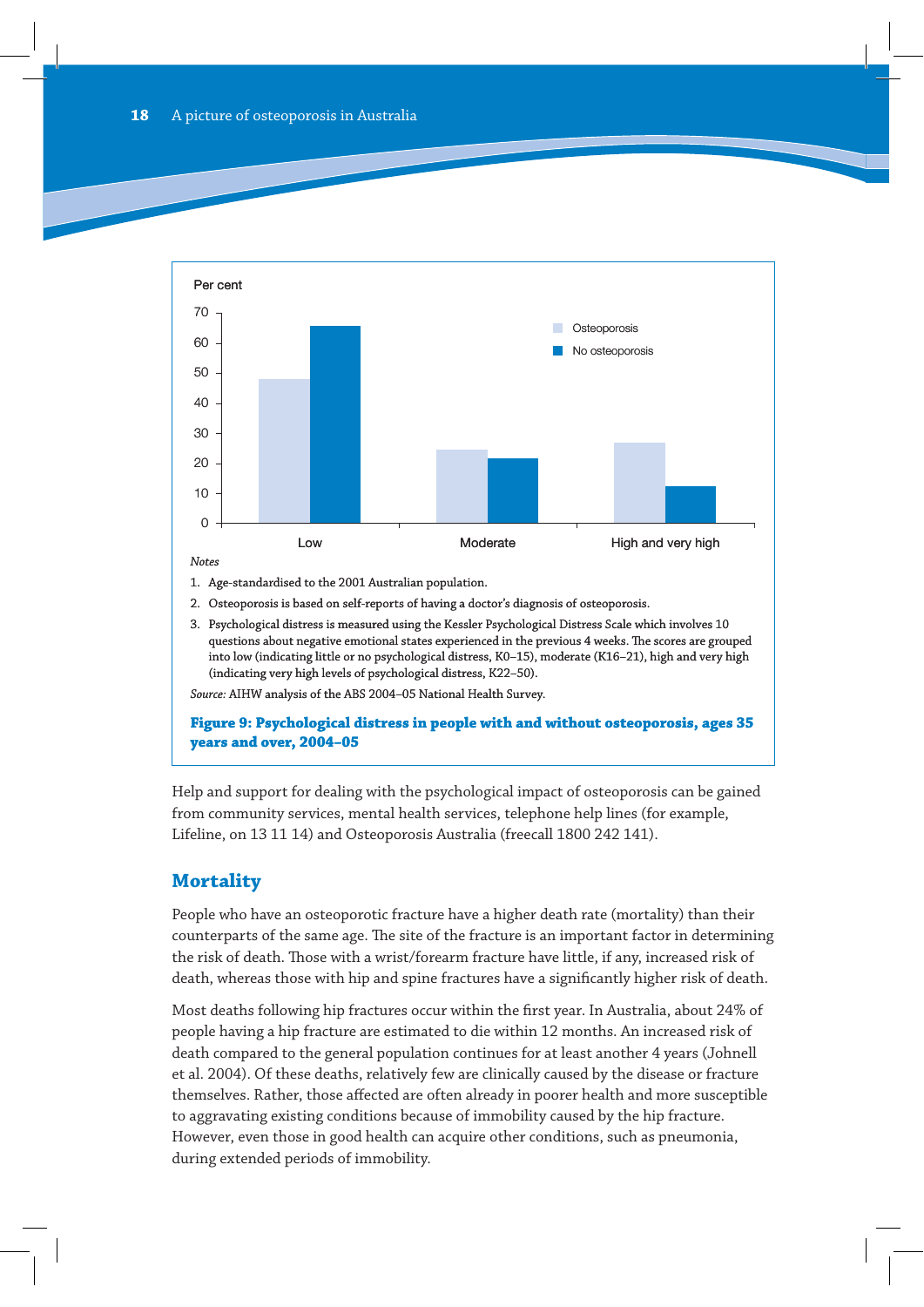# **Osteoporosis treatment and management**

The primary aim in treating and managing osteoporosis is to halt or slow further bone loss and sometimes directly strengthen the bones. The ultimate aim is to prevent fractures. This is usually achieved by taking medications combined with lifestyle and nutrition measures.

### **Treatment and management strategies for osteoporosis**

- Physical therapy  **Education**
- Medication Diet
- Weight-bearing exercise Fall prevention
- -
- Vitamin/mineral supplements Surgery
- 

# **Self-management and education**

As osteoporosis is a chronic disease, those affected use various forms of self-management. In many cases, they may only seek professional help when they have an osteoporotic fracture.

Ideally, self-management involves the individual with osteoporosis, along with their family, carers and health-care professionals. It aims to optimise the person's quality of life despite their condition and any complications, provide self-care education, promote adherence to management regimes, and encourage regular follow-up and monitoring. Self-management also includes the ability to regulate the use of medication and physical therapies, and to seek appropriate help and treatments.

Education helps people with osteoporosis to understand the disease process, its natural history and the rationale and implications of managing their disease. Relevant information can be provided by general practitioners (GPs), specialists, other health professionals, community groups and the Internet.

A variety of self-management information is offered by Osteoporosis Australia (through their website and state and territory offices; see page 29 for contact details) and by community health centres.

# **Medication**

Several different classes of medications are available for treating osteoporosis (refer to shaded box). The type required depends on an individual's specific condition and takes into account: progression of osteoporosis, sex, age, diet, cost, current pharmaceutical use, risk of side effects and the presence of other conditions.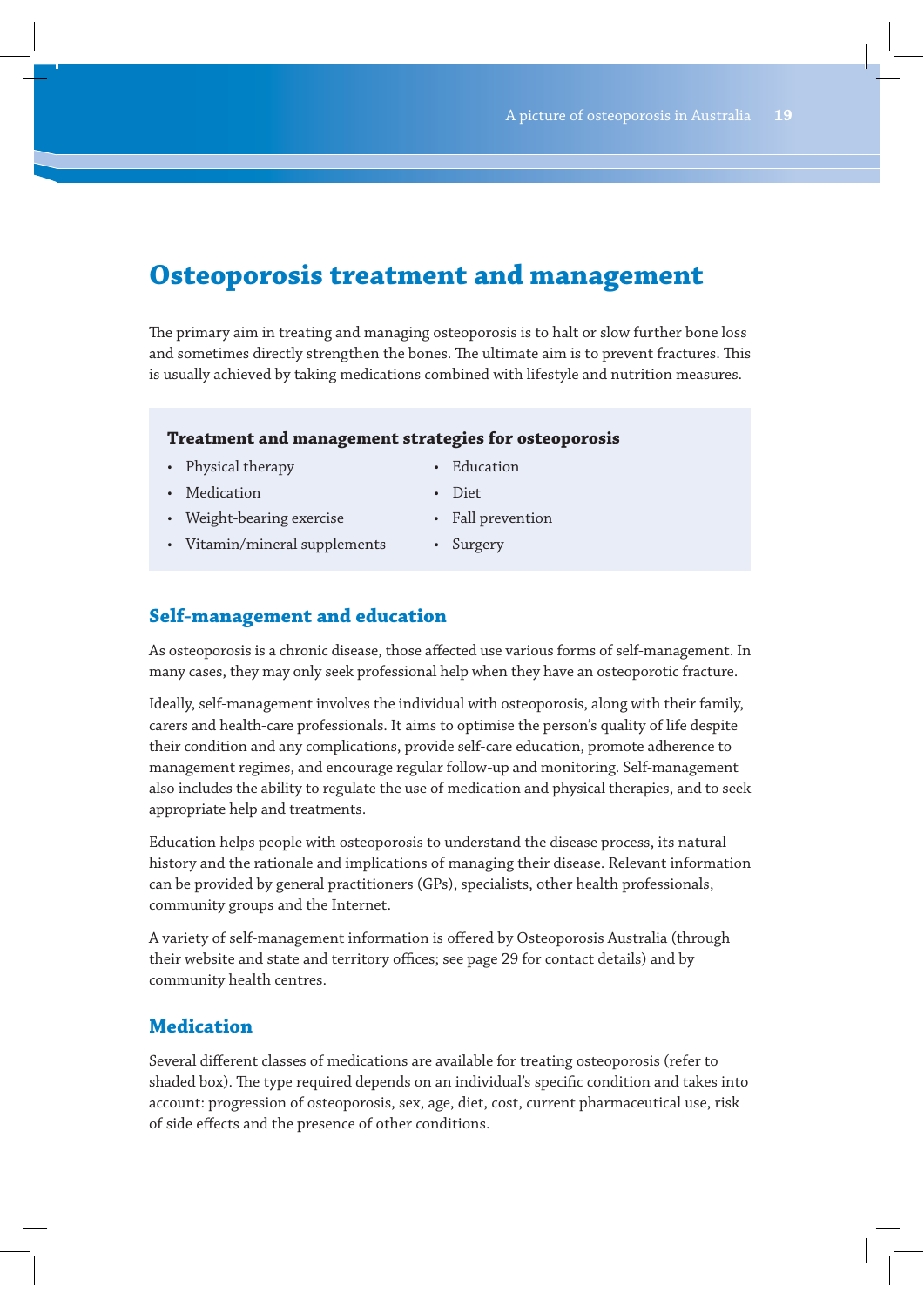The 2004–05 National Health Survey reported that about 43% of people were taking pharmaceutical medications for their osteoporosis. The most common were bisphosphonates—alendronate (18% of osteoporosis medication users) and risedronate (6%). For more information on various medication options, please speak to your doctor.

Compliance—taking medications regularly and as directed—is one of the most important factors in treating osteoporosis. Non-compliance often occurs because the benefits of taking osteoporosis medications are not usually obvious. It is important to follow the advice of your doctor or pharmacist.

# **Medications used for osteoporosis**

#### **Bisphosphonates**

The bisphosphonate medications include alendronate (sold as Fosamax® and Alendro®) and risedronate (Actonel®). They increase bone mass by promoting bone building through inhibiting cells (osteoclasts) that break down bone. Bisphosphonates are considered safe and effective first-line treatments of osteoporosis in both men and women.

#### **Hormone replacement therapy**

Hormone replacement therapy (HRT) was previously used as a first-line therapy for postmenopausal osteoporosis as it significantly reduced the risk of fracture. Unfortunately HRT poses an increased risk of breast cancer and cardiovascular disease. HRT is no longer recommended for reducing fracture risk alone.

#### **Selective oestrogen receptor modulators**

Selective oestrogen receptor modulators (SERMs) work by acting like oestrogen in some tissues of the body. They can provide the benefits of oestrogen on bone formation without the negative effect of increased cancer risk. Currently, raloxifene (Evista®) is the only SERM available for use in Australia and it is prescribed for preventing and treating osteoporosis in postmenopausal women.

### **Teriparatide**

A special synthetic form of parathyroid hormone known as teriparatide (Forteo®), injected intermittently under the skin, has been shown to increase the number of bone building cells (osteoblasts). This results in new bone formation which can strengthen bones and reduce the possibility of fracture. This treatment is mostly used for people with severe osteoporosis.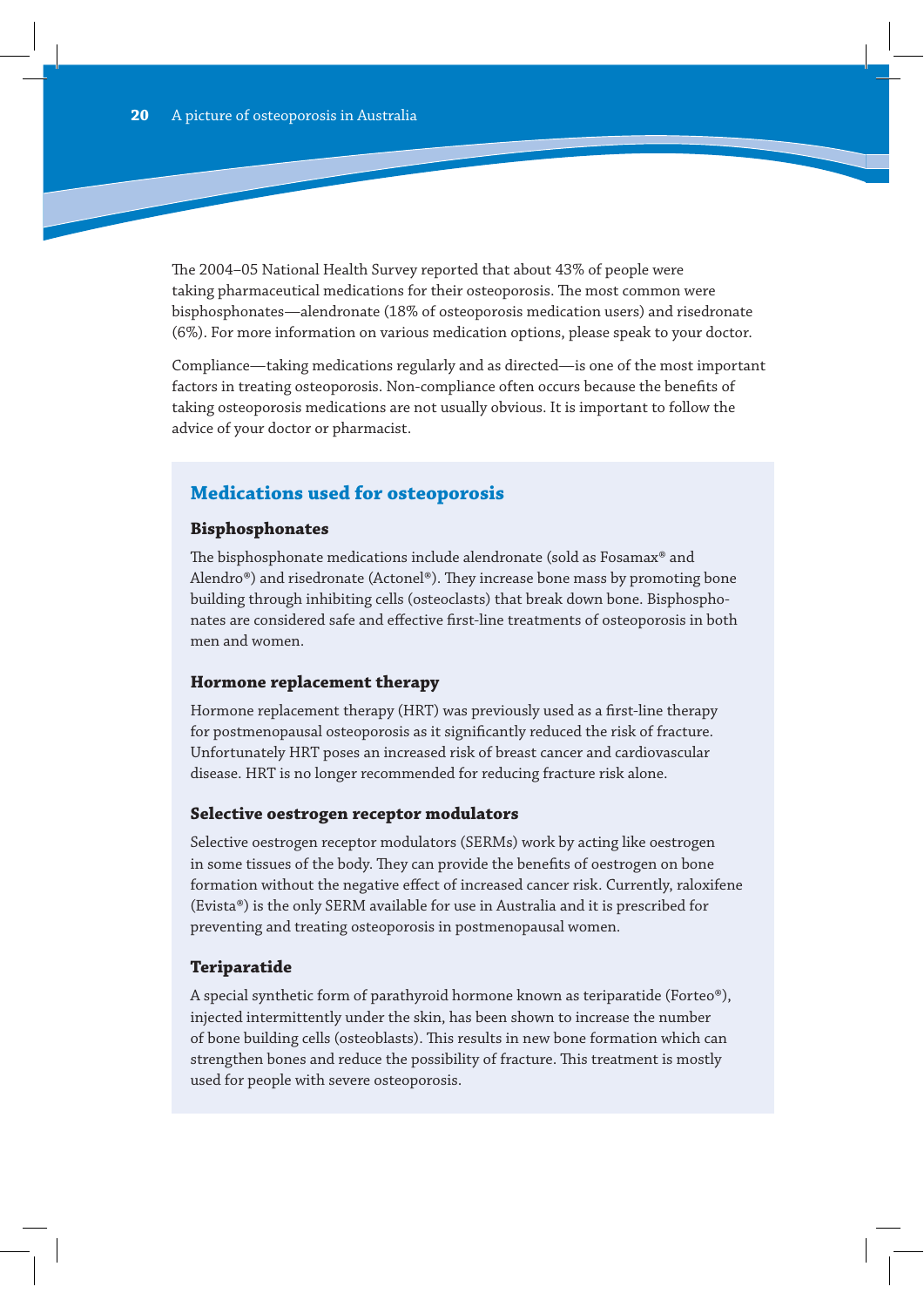### **Medications used for osteoporosis (continued)**

#### **Strontium ranelate**

Strontium ranelate can stimulate bone formation and slow the rate of bone loss. In postmenopausal women, it has been shown to reduce the risk of vertebral and non-vertebral fractures. Strontium ranelate is available through the Pharmaceutical Benefits Scheme (PBS) for postmenopausal women who have had a minimal trauma fracture and women aged 70 years or over with a BMD T-score of –3.0 or less.

#### **Calcium and vitamin D**

Supplemental calcium is commonly in the form of calcium phosphate, calcium carbonate and calcium citrate. Vitamin D comes in two forms known as cholecalciferol (vitamin D3) and ergocalciferol (vitamin D2). Vitamin D and calcium are almost always taken together and a variety of different formulations are available in Australia. Calcium and vitamin D can reduce the risk of hip fractures and other non-vertebral fractures.

### **Nutrition**

A balanced, healthy diet that includes the appropriate levels of vitamin D, protein and calcium is one of the essential ways of maintaining healthy bones. Vitamin D is an unusual nutrient as it is generally maintained by exposure to sunlight and not through diet. Currently, there is no recommended dietary intake for vitamin D in Australia because it is assumed that Australians are sufficiently exposed to sunlight. However, detailed recommendations are available for daily sun exposure depending on the time of year and location in Australia (Working Group of the ANZBMS, ESA & OA 2005). It is important to limit sun exposure to those recommended to reduce the risk of skin cancer.

If sun exposure is low, vitamin D can be supplemented in the diet by eating fatty fish such as salmon and mackerel or margarine containing added vitamin D. Appropriate calcium levels can be maintained by eating foods high in calcium such as dairy products, small bony fish or tofu.

Sufficient dietary protein is important for bone health and decreasing fracture risk. Elderly people with a low intake of protein can have greater rates of hip and spine bone loss (Hannan et al. 2000).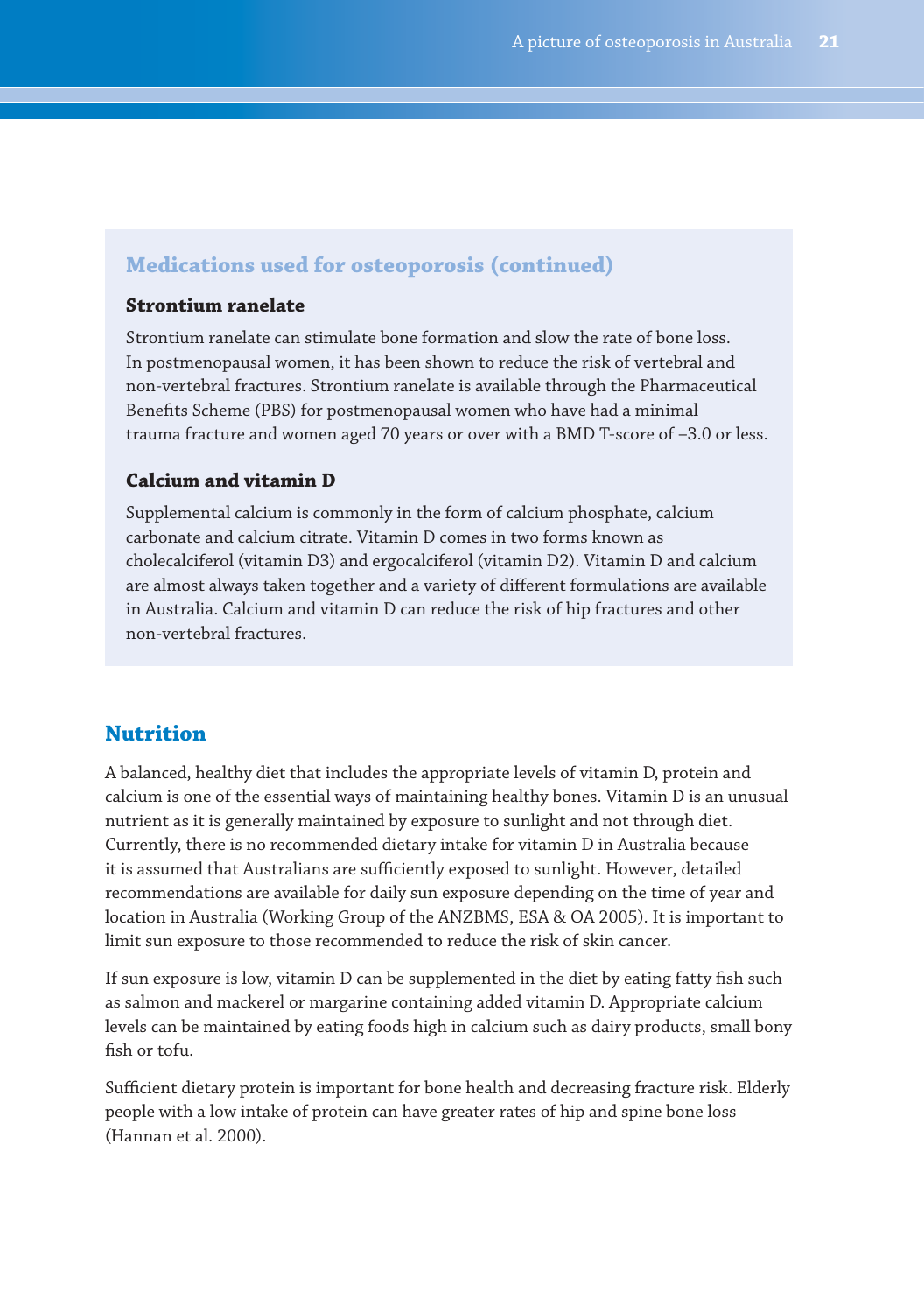The current National Health and Medical Research Council (NHMRC) recommended dietary intake of protein and calcium differ by age and sex and are summarised in Table 2 for the age groups at greater risk of developing osteoporosis.

| <b>Nutrient</b> | <b>Sex</b> | Age (years) | <b>RDI</b> |
|-----------------|------------|-------------|------------|
| Calcium         | Both sexes | $51 - 70$   | $1,000$ mg |
|                 |            | Over 70     | 1,300 mg   |
| Protein         | Men        | $51 - 70$   | 64 g       |
|                 |            | Over 70     | 81 g       |
|                 | Women      | $51 - 70$   | 46 g       |
|                 |            | Over 70     | 57 g       |

#### **Table 2: Recommended dietary intake of calcium and protein**

*Note:* The National Health and Medical Research Council (NHMRC) definition of recommended dietary intake (RDI) is the average daily dietary intake level that is sufficient to meet the nutrient requirements of nearly all (97–98%) healthy individuals in a particular life stage and sex group.

*Source:* NHMRC nutrient reference values for Australia and New Zealand 2006.

# **Dietary supplementation**

As part of self-management, many people with osteoporosis supplement their diet with vitamin/mineral supplements. According to the 2004–05 National Health Survey, about 40% of people with osteoporosis took vitamin/mineral supplements for their osteoporosis; the most common being vitamin D and calcium. These can be prescribed by a doctor or are available without prescription from pharmacies and health stores.

At the time of the survey, more women than men were taking calcium supplements but the reverse was true for taking vitamin D supplements (Figure 10). Some osteoporosis medications also contain calcium and vitamin D.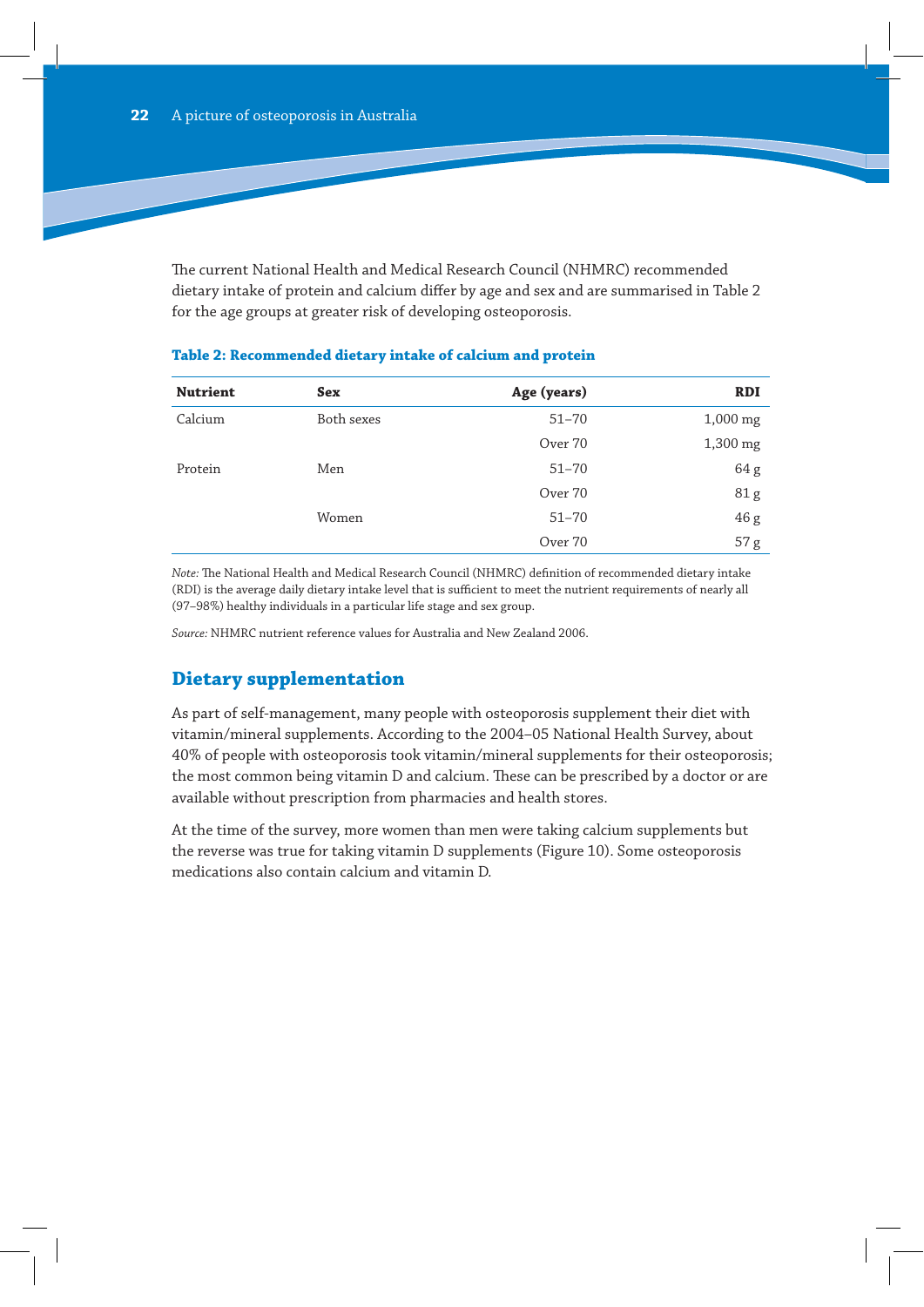

2. Dietary actions undertaken in the 2 weeks before the survey was conducted. A person could report more than one action.

*Source:* AIHW analysis of the ABS 2004–05 National Health Survey.

#### **Figure 10: Dietary supplements taken for osteoporosis**

# **Lifestyle actions**

Modification of certain lifestyle factors is recommended for people who have been diagnosed with osteoporosis or who are at risk of developing it. Stopping smoking, avoiding excessive alcohol intake and being in the healthy weight range will reduce the risk. Participating in regular weight-bearing exercise such as walking, running, lifting weights, and dancing should also reduce the risk of falls and future fractures by improving bone and muscle strength, balance and mobility. Based on the 2004–05 National Health Survey, in the 2 weeks preceding the survey, about 20% of people with osteoporosis exercised most days and more women (6.4%) than men (3.1%) did weights/strength training (Figure 11). A specific exercise regime should be recommended by a qualified health professional depending on a person's physical ability and stage of disease.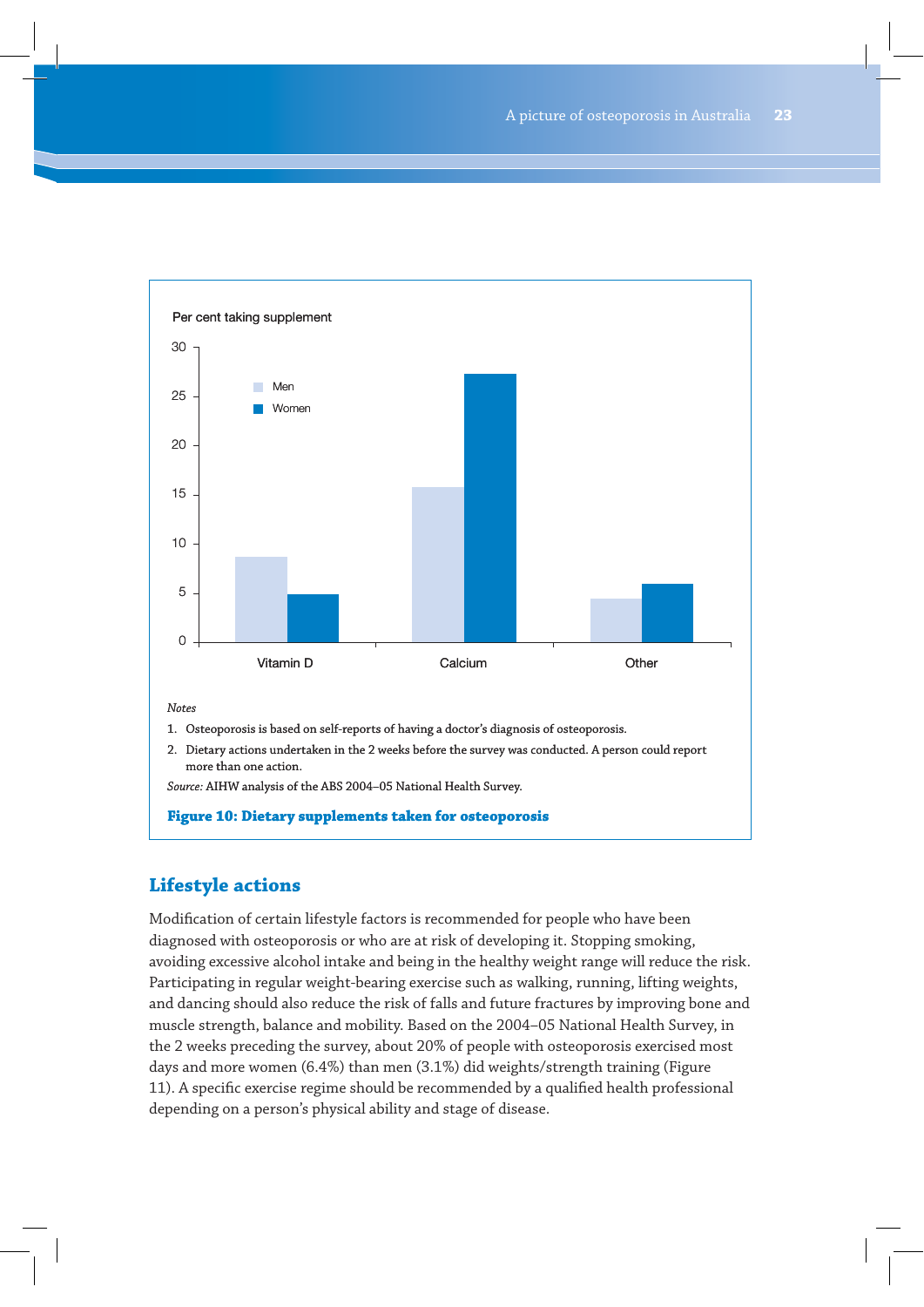

*Notes*

- 1. Osteoporosis is based on self-reports of ever having a doctor's diagnosis of osteoporosis.
- 2. Lifestyle actions undertaken in the 2 weeks before the survey was conducted. A person could report more than one action.

*Source:* AIHW analysis of the ABS 2004–05 National Health Survey.

**Figure 11: Lifestyle actions undertaken by people with osteoporosis**

### **Aids and modifications**

Fall prevention strategies are an important step to reduce the risk of fractures. Modifications around the home such as making rooms well lit, removing tripping obstacles from floors and installing handrails can reduce the likelihood of falls. Other approaches include wearing supportive footwear, using walking aids and ensuring corrective glasses are suitable. Hip protectors which absorb the impact of falls have been shown to significantly reduce the risk of fracture (Sawka et al. 2007). Only a small percentage (about 2%) of people with osteoporosis in the 2004–05 National Health Survey reported obtaining or using physical aids for their osteoporosis (Figure 11).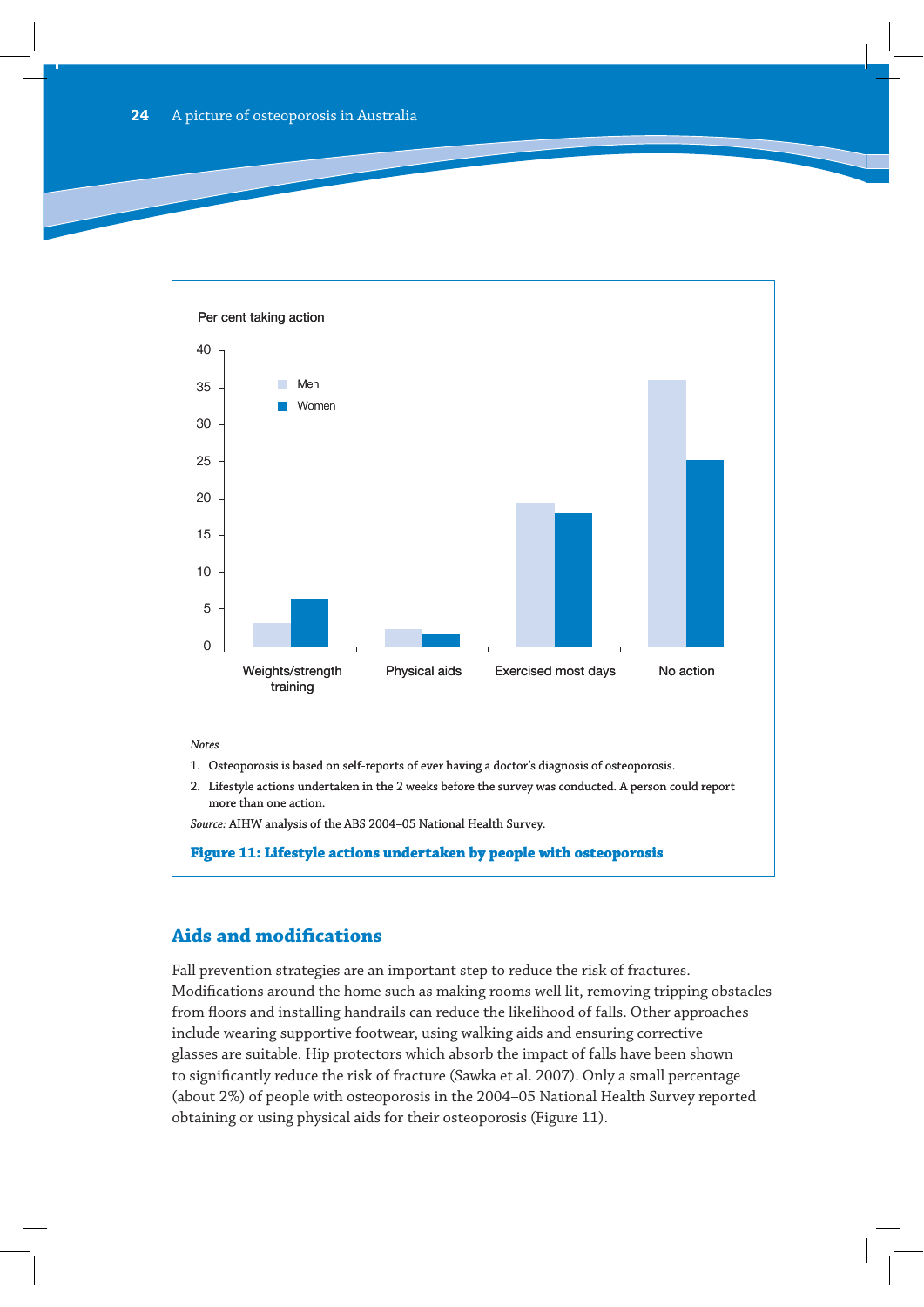# **Surgery**

Surgery may be required for any osteoporotic fracture to correctly re-align and provide additional strength for the fractured bones. Hip fractures involving the head or neck of the femur (thigh bone) almost always require surgery. The type of surgery differs with the age and physical mobility of the person before the fracture, the degree of osteoporosis in the fractured bone and the severity of the fracture. Common surgical treatments are internal fixation using screws and plates, and partial or total hip replacement using an artificial ball and socket (Figure 12).

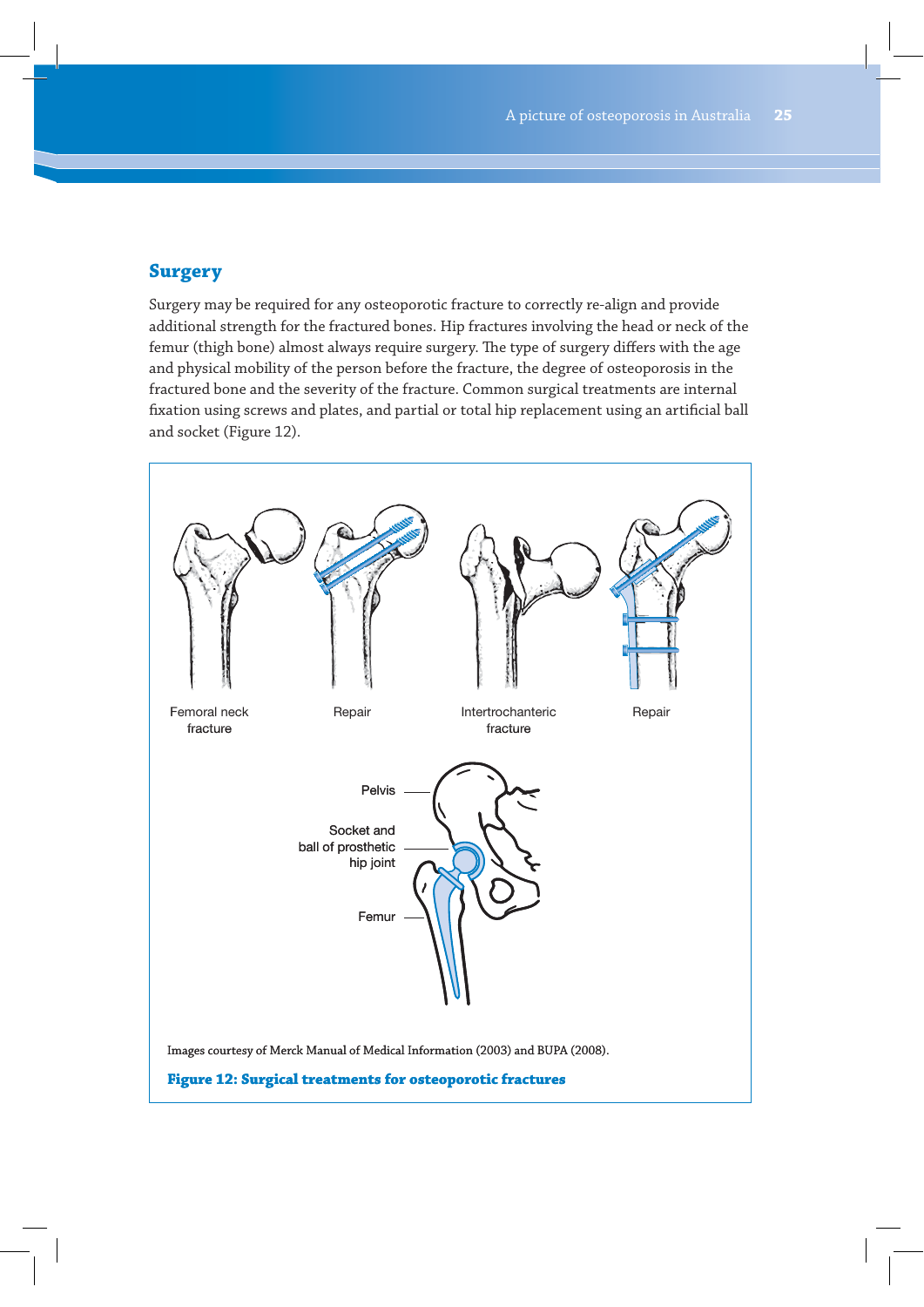# **Support and health-care services**

# **Health professionals**

In many cases, general practitioners (GPs) are the first health professionals consulted for osteoporosis. They provide assessments, prescriptions, education, referrals and advice on self-management. Specialists such as orthopaedic surgeons, rheumatologists, and geriatric medical specialists also contribute. About 10% of people with osteoporosis who responded to the 2004–05 National Health Survey visited a GP or specialist for their osteoporosis in the 2 weeks before being surveyed.

Osteoporosis and post-fracture management may require physical therapy, which helps a person return to their normal function. About 4% of people with osteoporosis visited other health professionals such as a physiotherapist, chiropractor or occupational therapist in the 2 weeks before responding to the survey.

### **Carers**

People with osteoporosis often receive support or assistance to help them manage day-today tasks. Assistance can be provided by family, friends, volunteers, and paid care workers or service providers.

Family members are the main providers of help or informal care for people with osteoporosis. The frequency and duration of assistance needed will depend on the degree of pain, and the type and severity of any functional limitations or disability. According to the 2003 Survey of Disability, Ageing and Carers, 50% of carers of people with osteoporosis-associated disability spend more than 40 hours a week caring (AIHW: Rahman & Bhatia 2007). Almost half (49.5%) of carers have been providing care for at least 10 years.

Carers often find that they need advice, support or assistance with caring and with the impacts caring has on their life. The National Respite for Carers Program provides information, counselling and support for carers, and assistance to help carers take a break (respite) from caring. More information about this program and other carer support services can be obtained from Carers Australia (on the Internet at <www.carersaustralia. com.au> or phone 1800 242 636).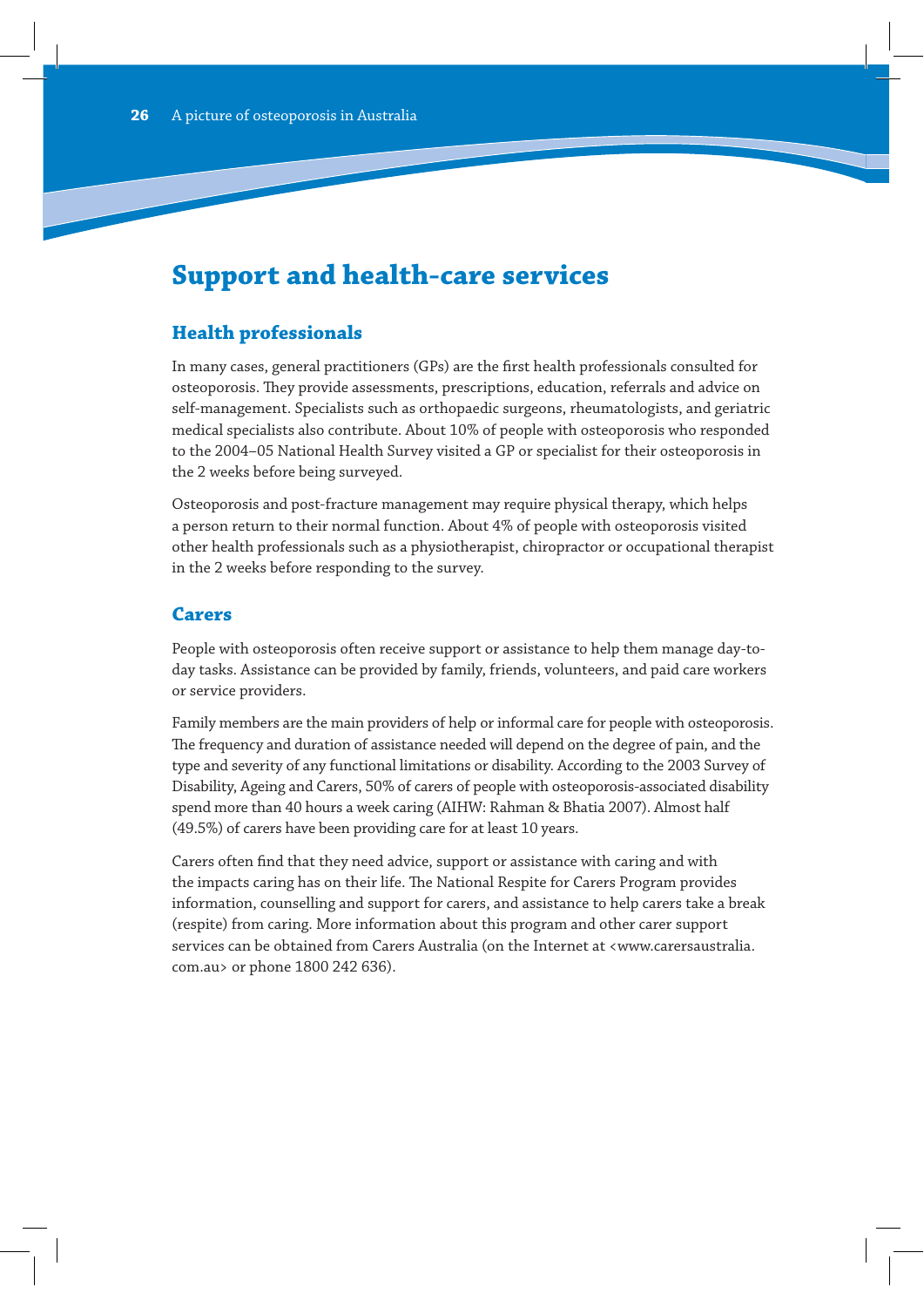# **Health spending on osteoporosis**

Osteoporosis places a financial burden on individuals with the disease and their families. Governments and insurance companies also spend large amounts on osteoporosis. Access Economics (2001) has estimated that the total health costs of osteoporosis are in the billions of dollars.

A person with osteoporosis can incur costs for prescription medications, diagnostic tests (pathology, X-ray and DXA scan), devices or aids to assist with pain or disability, over-the-counter medications, herbal or natural supplements and allied health-care visits. Osteoporosis may also incur indirect costs such as forfeited income due to illness or early retirement and loss of income to family members who assist with care.

The Australian Government incurs costs by subsidising various medications through the Pharmaceutical Benefits Scheme (PBS) and Repatriation PBS (for war veterans and war widows), and hospital, general practitioner and specialist services fees through Medicare.

Prescription medications subsidised under the PBS and Repatriation PBS make up the majority of medication-related expenditure. For example, in 2007, Medicare Australia data indicates that the Australian Government contributed more than \$105 million towards the cost of alendronate prescribed for people with osteoporosis.

The Australian Government also supports osteoporosis research. In 2007, the National Health and Medical Research Council committed over \$5.5 million for research into the disease.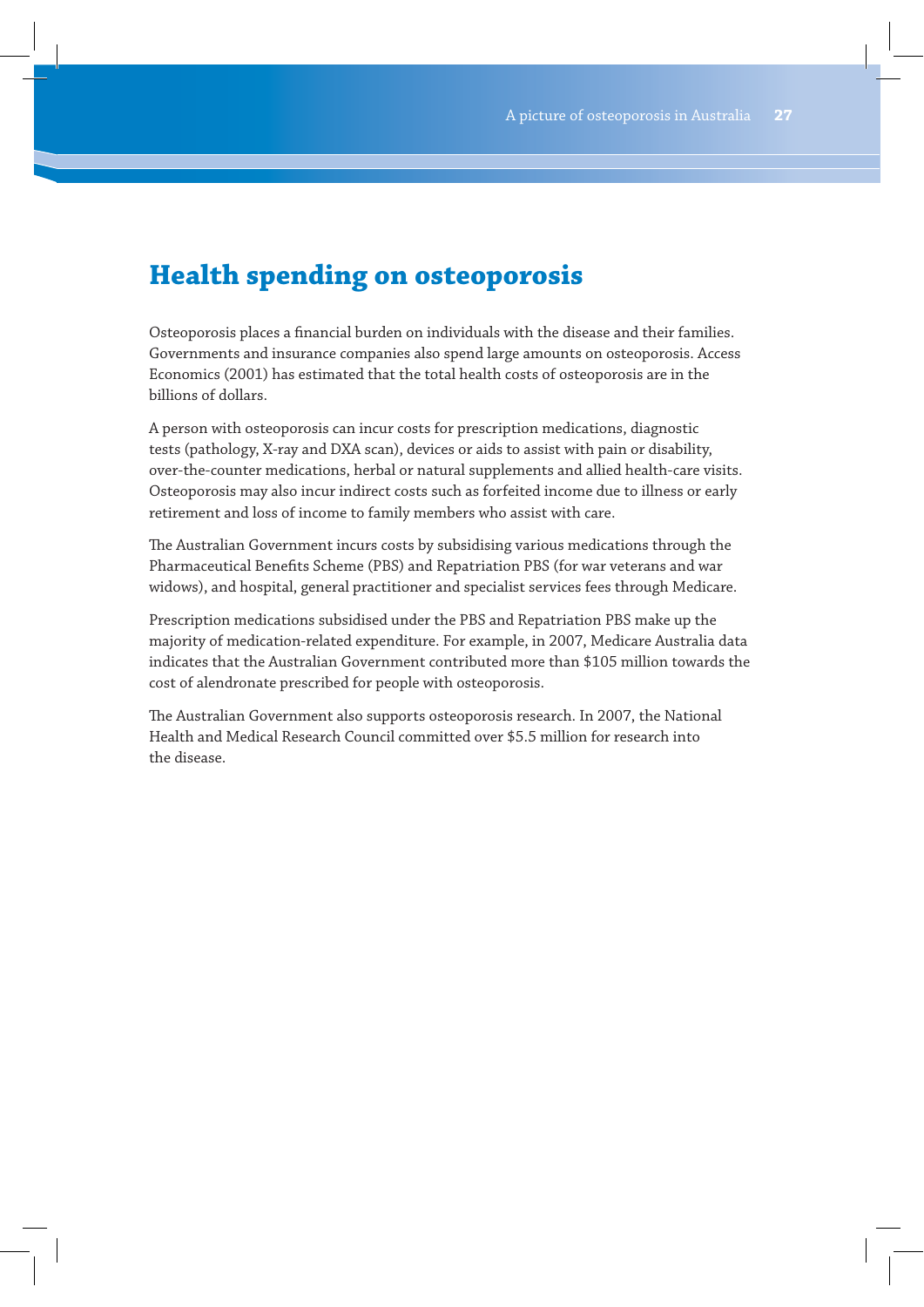# **Preventing osteoporosis and fractures**

Osteoporosis is largely preventable. Lifestyle and dietary changes can be made to help prevent or delay its onset. For people with osteoporosis, several actions are recommended to reduce the likelihood of sustaining an osteoporotic fracture. Preventive actions include:

- maintaining a balanced, healthy diet including the recommended intake of vitamin D and calcium
- ensuring adequate levels of vitamin D are maintained through limited sun exposure or by taking supplements
- exercising regularly to maintain a healthy body weight and strengthen the bones and muscles
- avoiding smoking and excessive alcohol consumption
- using strategies to prevent falls.

Although some risk factors cannot be changed, careful consideration of modifiable factors can greatly reduce the risk.

One of the major factors which affects our bone health relates to our levels of calcium and vitamin D. Eating foods rich in calcium, such as dairy products, and ensuring we have the recommended sun exposure for adequate vitamin D production, will help ensure our bones remain strong throughout our lives. This is particularly important during childhood and adolescence to maximise peak bone mass in early adulthood. Continuing a healthy diet and ensuring adequate vitamin D production throughout life should ensure the effects of increased bone loss in old age are reduced.

Apart from these efforts to prevent osteoporosis, those who have it can still take action to prevent fractures. Exercise such as Tai Chi, which promotes better balance and posture, will help to prevent falls. Several other measures that can be undertaken around the home include:

- removing or repositioning potential hazards or obstacles such as rugs, electrical cords and furniture
- ensuring all areas are suitably lit
- wearing sensible footwear
- visiting an optometrist to ensure eyesight has not deteriorated.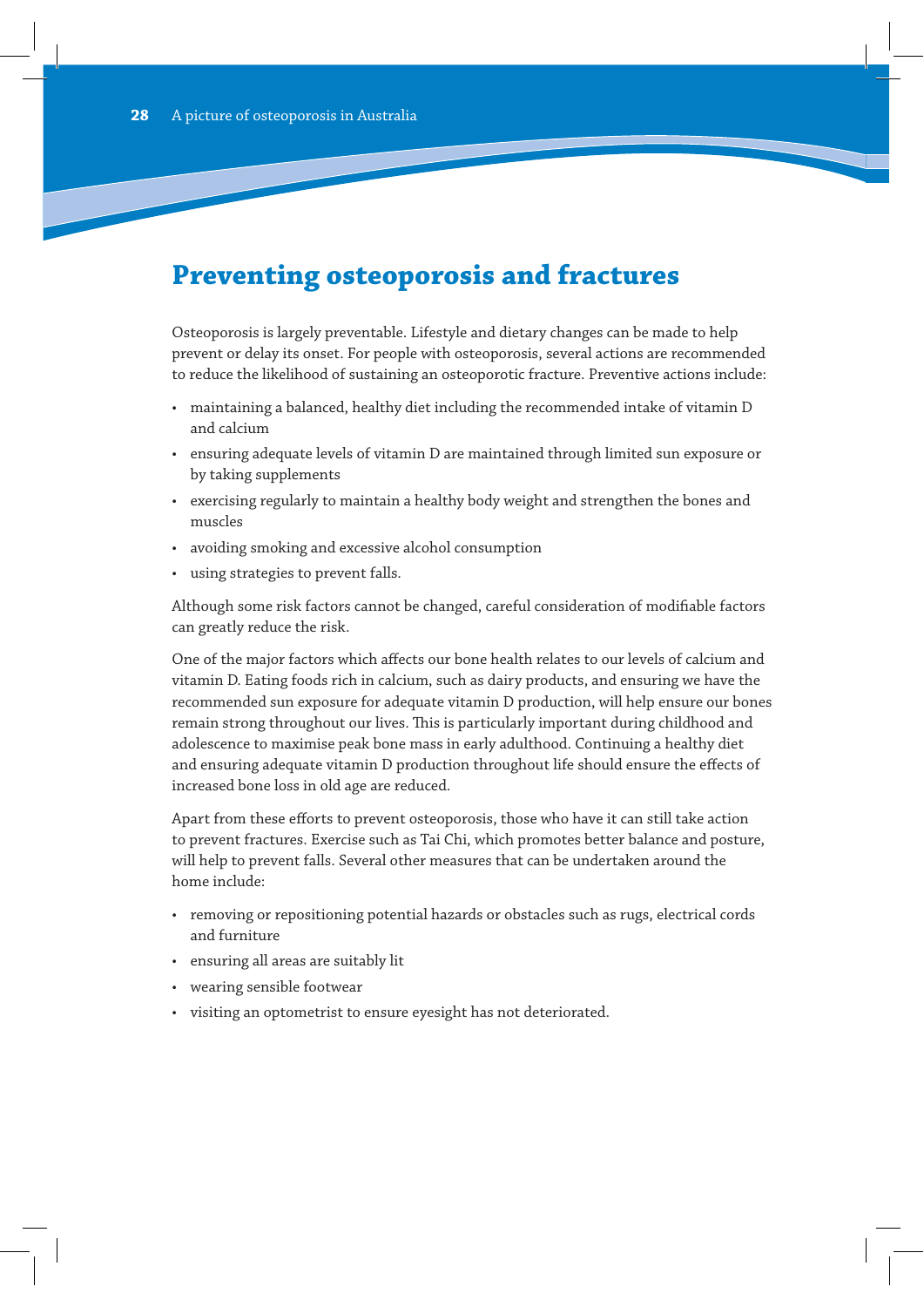# **Where to get more information**

More information about preventing and managing osteoporosis can be obtained from:

- your general practitioner or Aboriginal and Torres Strait Islander health worker
- your local community health centre or Aboriginal Medical Service
- Osteoporosis Australia
	- on their website at <www.osteoporosis.org.au>
	- by calling them on 1800 242 141
	- by visiting your local state or territory office (see below).

### **Osteoporosis ACT**

2B Grant Cameron Community Centre 27 Mulley St Holder ACT 2611

**Osteoporosis Northern Territory**  4/6 Caryota Crt

Coconut Grove NT 0810

**Osteoporosis Queensland** 

Cartwright St (Cnr Lutwyche Rd) Windsor QLD 4030

**Osteoporosis New South Wales**  13 Harold St North Parramatta NSW 2151

**Osteoporosis South Australia**  1/202–208 Glen Osmond Rd Fullarton SA 5063

**Osteoporosis Victoria**  263–265 Kooyong Rd Elsternwick VIC 3185

**Osteoporosis Tasmania** 

127 Argyle St Hobart TAS 7000

**Osteoporosis Western Australia**  17 Lemnos St Shenton Park WA 6008

# **Useful websites**

Health*Insite* <www.healthinsite.gov.au/topics/Osteoporosis>

Australian & New Zealand Bone & Mineral Society <www.anzbms.org.au>

International Osteoporosis Foundation (IOF) <www.iofbonehealth.org>

National Osteoporosis Society (United Kingdom) <www.nos.org.uk>

National Osteoporosis Foundation (United States) <www.nof.org>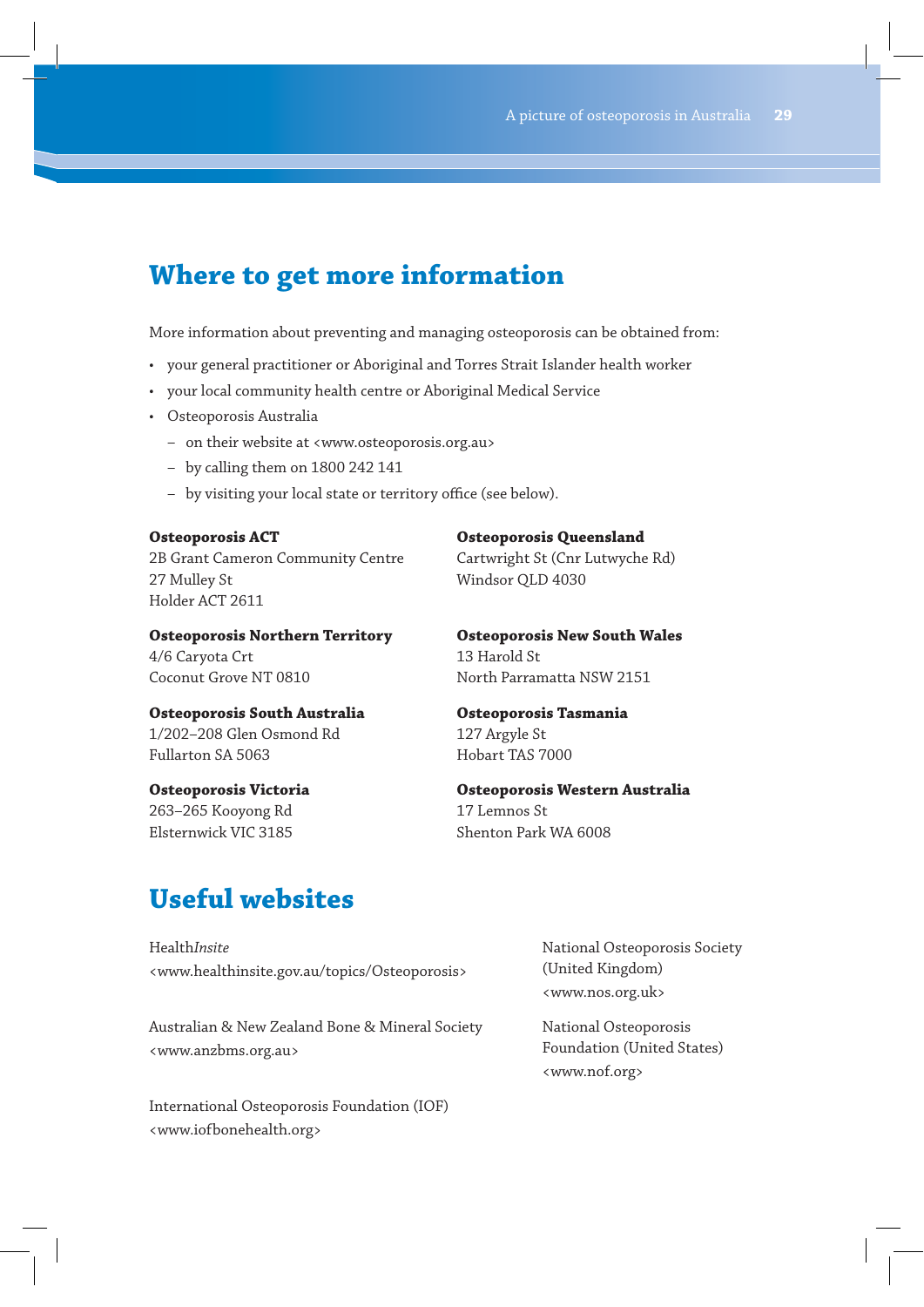# **References**

Access Economics 2001. The burden of brittle bones: costing osteoporosis in Australia. Canberra: Access Economics.

AIHW (Australian Institute of Health and Welfare): Rahman N & Bhatia K 2007. Impairments and disability associated with arthritis and osteoporosis. Arthritis series no. 4. Cat. no. PHE 90. Canberra: AIHW.

Bonjour JP, Chevalley T, Rizzoli R & Ferrari S 2007. Gene–environment interactions in the skeletal response to nutrition and exercise during growth. Medicine and Sport Science 51:64–80.

Cooley H & Jones G 2001. A population-based study of fracture incidence in southern Tasmania: lifetime fracture risk and evidence for geographic variations within the same country. Osteoporosis International 12:124–30.

Doherty DA, Sanders KM, Kotowicz MA & Prince RL 2001. Lifetime and five-year agespecific risks of first and subsequent osteoporotic fractures in postmenopausal women. Osteoporosis International 12:16–23.

Hannan MT, Tucker KL, Dawson-Hughes B, Cupples LA, Felson DT & Kiel DP 2000. Effect of dietary protein on bone loss in elderly men and women: the Framingham Osteoporosis Study. Journal of Bone and Mineral Research 15:2504–12.

Hernandez CJ, Beaupre GS & Carter DR 2003. A theoretical analysis of the relative influences of peak BMD, age-related bone loss and menopause on the development of osteoporosis. Osteoporosis International 14:843–7.

Johnell O, Kanis JA, Oden A, Sernbo I, Redlund-Johnell I, Petterson C, De Laet C & Jonsson B. 2004. Mortality after osteoporotic fractures. Osteoporosis International 15:38–42.

Johnell O, Oden A, Caulin F & Kanis JA 2001. Acute and long-term increase in fracture risk after hospitalization for vertebral fracture. Osteoporosis International 12:207–14.

Kanis JA, Johnell O, De Laet C, Johansson H, Oden A, Delmas P et al. 2004. A metaanalysis of previous fracture and subsequent fracture risk. Bone 35:375–82.

Klotzbuecher CM, Ross PD, Landsman PB, Abbott TA, 3rd & Berger M 2000. Patients with prior fractures have an increased risk of future fractures: a summary of the literature and statistical synthesis. Journal of Bone and Mineral Research 15:721–39.

Ma D & Jones G 2004. Soft drink and milk consumption, physical activity, bone mass, and upper limb fractures in children: a population-based case-control study. Calcified Tissue International 75:286–91.

Melton L 1995. Epidemiology of fractures. Philadelphia: Lippincott-Raven Publishers.